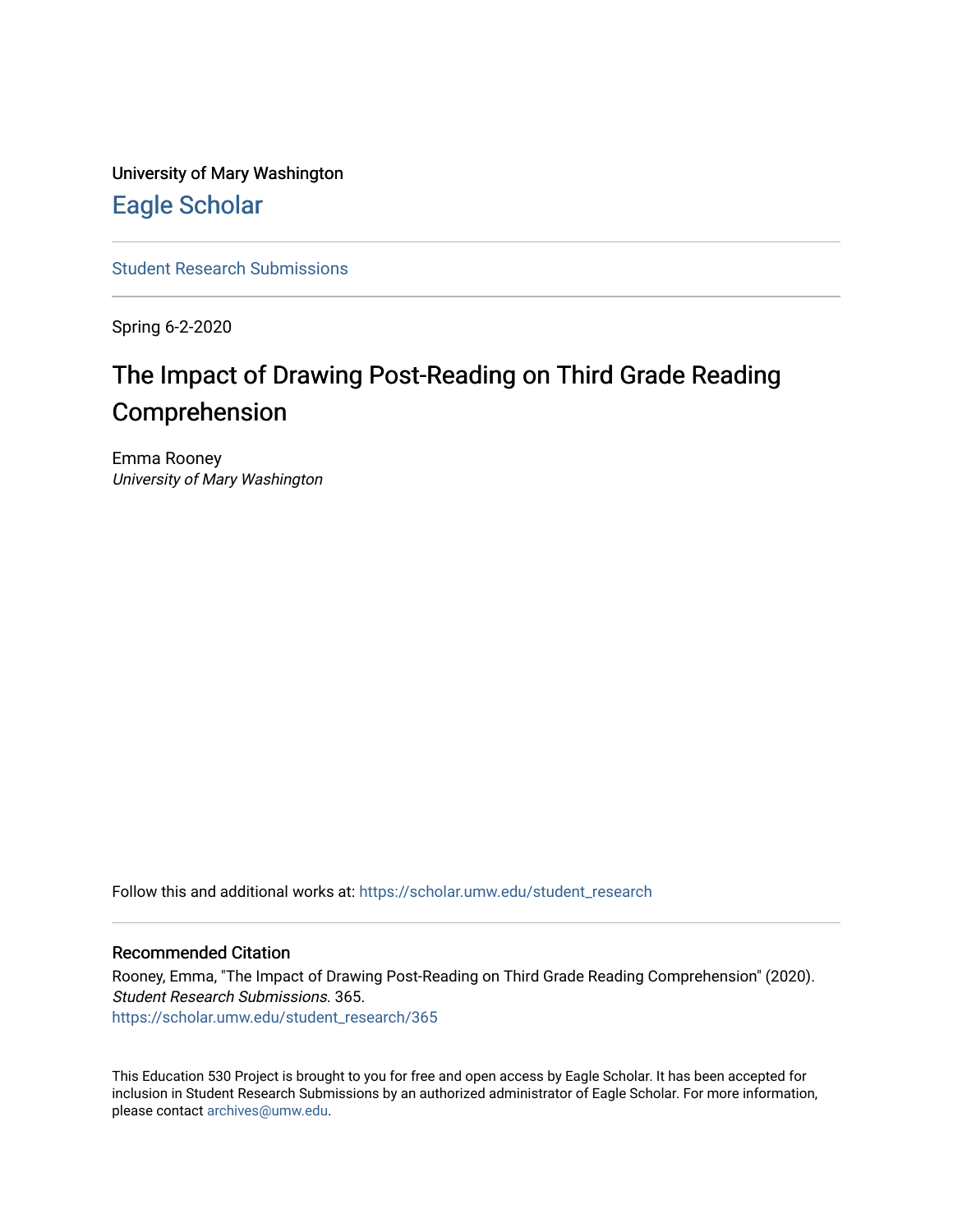Show What You Know:

The Impact of Drawing Post-Reading on Third Grade Reading Comprehension

Emma Rooney

University of Mary Washington

Spring 2020

Melissa Summer Wells

Signature of Project Advisor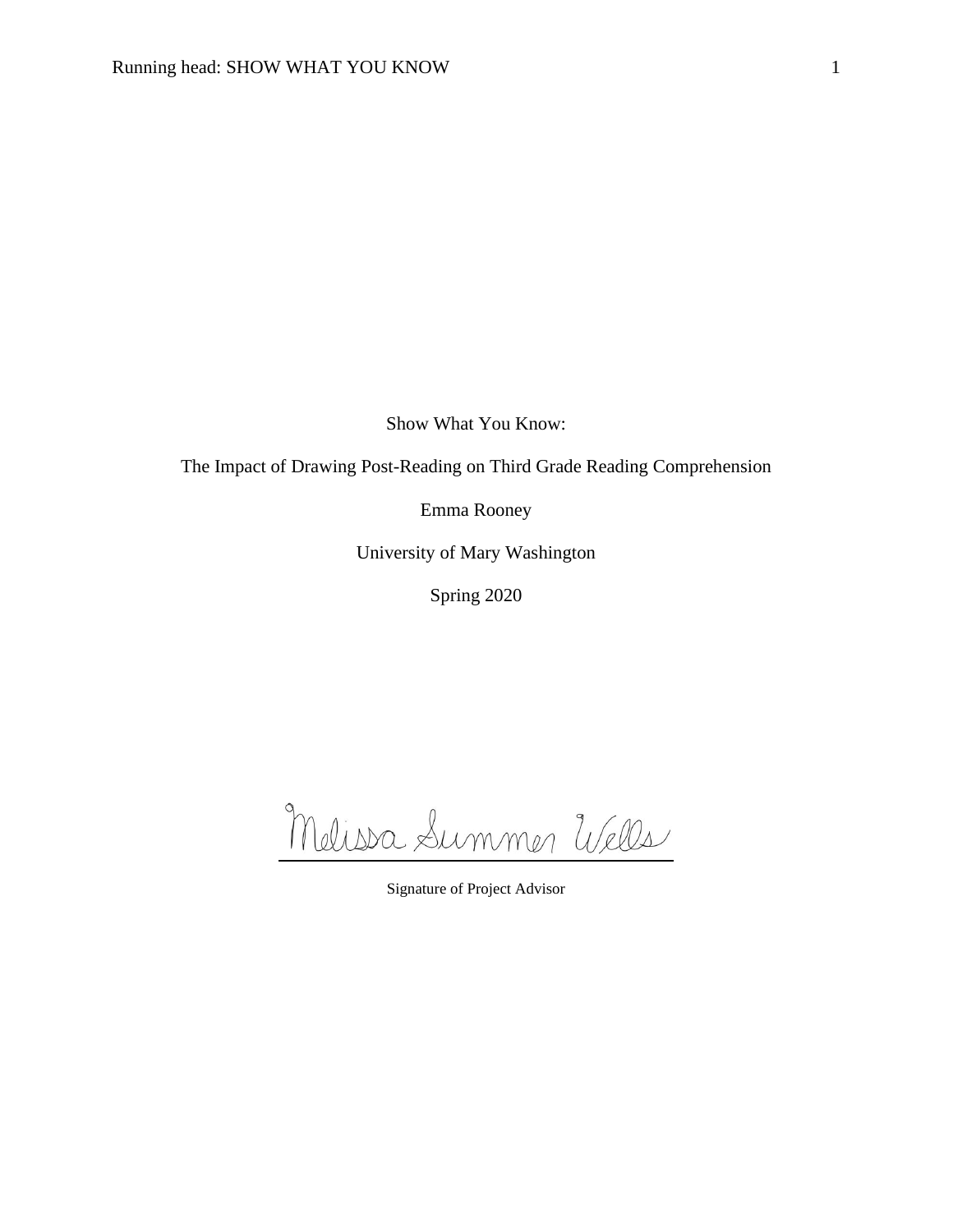## Abstract

The purpose of this research was to investigate how drawing affects third grade students' reading comprehension. Students participated in two phases of this action research. First, students read and completed a comprehension quiz. For phase two, students read, drew a picture to show what they remembered from the story, then completed the same comprehension quiz as before but as it related to the second story. The goal was that students were able to express better comprehension after drawing and they did just that. Student scores for response accuracy improved, and even more significantly, scores for depth of response on comprehension questions improved, all with an arts integration intervention for reading comprehension.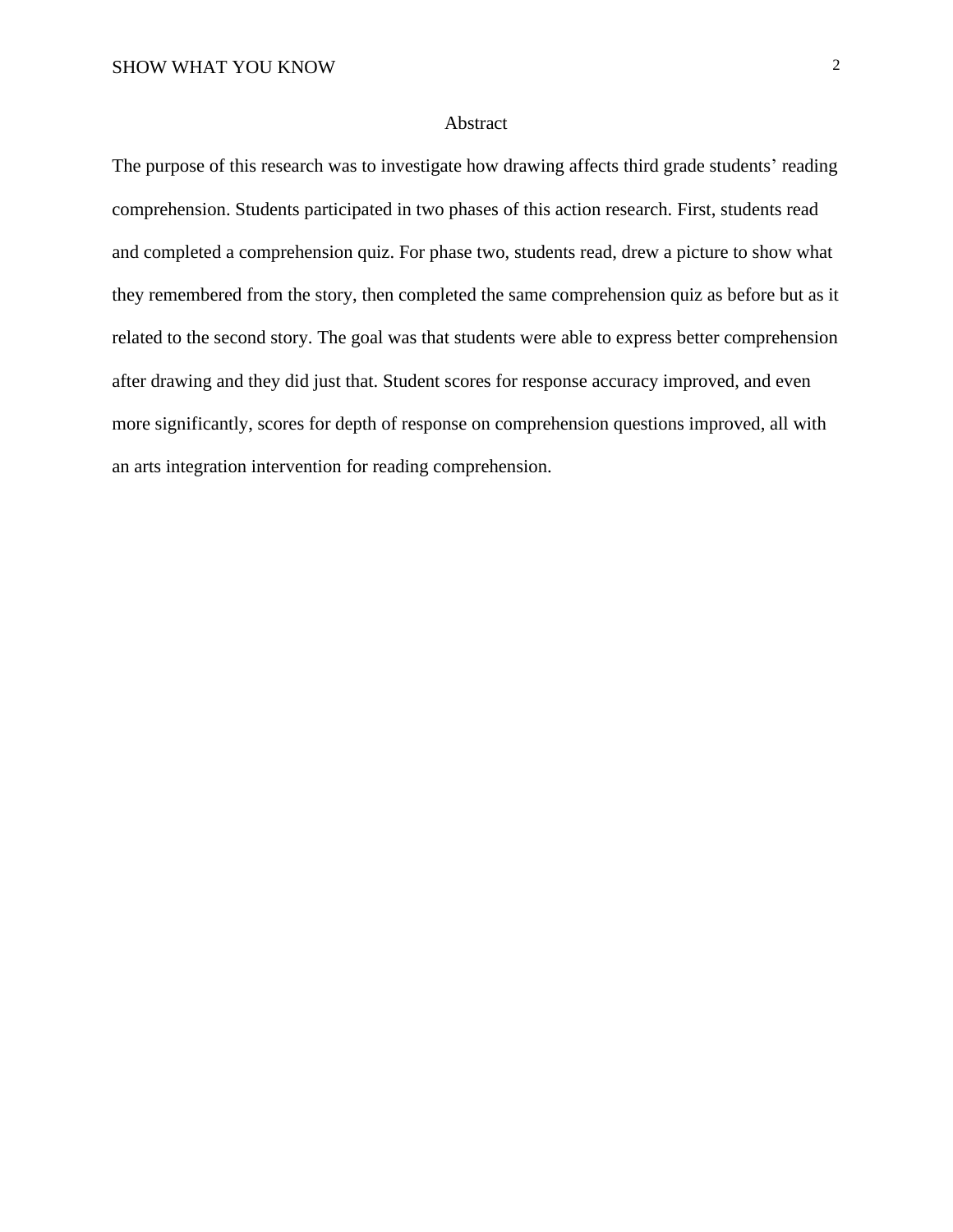#### Introduction

Reading is a tool that allows children to learn more about themselves, others, and the world around them. With good reading comprehension, children can imagine rich stories of their own, and write wonderful things too. My hope was that by encouraging an approachable, artsbased method of comprehending text, I could help students comprehend reading and ultimately learn to love it too. In this study, third grade students used drawing to help organize their thoughts about the text they read, to comprehend and improve recall. The objectives for this research align with Virginia SOL 3.5: The student will read and demonstrate comprehension of fictional text and poetry.

 This study used drawing after reading to help third grade students break down text to make meaning. Students used what they read, using words as clues, to create pictures. This action-based research took place in two phases. Students read one short story and completed a comprehension quiz; then the following week, during their daily reading group time they read a different story, drew an image of what they learned in the story, and completed a comprehension quiz. Quiz responses were used as scored data to determine the impact that drawing a picture had on reading comprehension, based on a 3-point rubric. Reading comprehension is defined as the ability to process text, understand its meaning, and integrate what is read with what the reader already knows ("What is Reading Comprehension?", n.d.).

Art can be a powerful tool for expression and can help foster rich learning. Arts integration is defined by the Kennedy Center as an approach to teaching in which students construct and demonstrate understanding through an art form. Students engage in a creative process which connects an art form to another subject area and meets evolving objectives in both (Silverstein  $&$  Layne, 2010). At its roots, arts integration is constructivist and encourages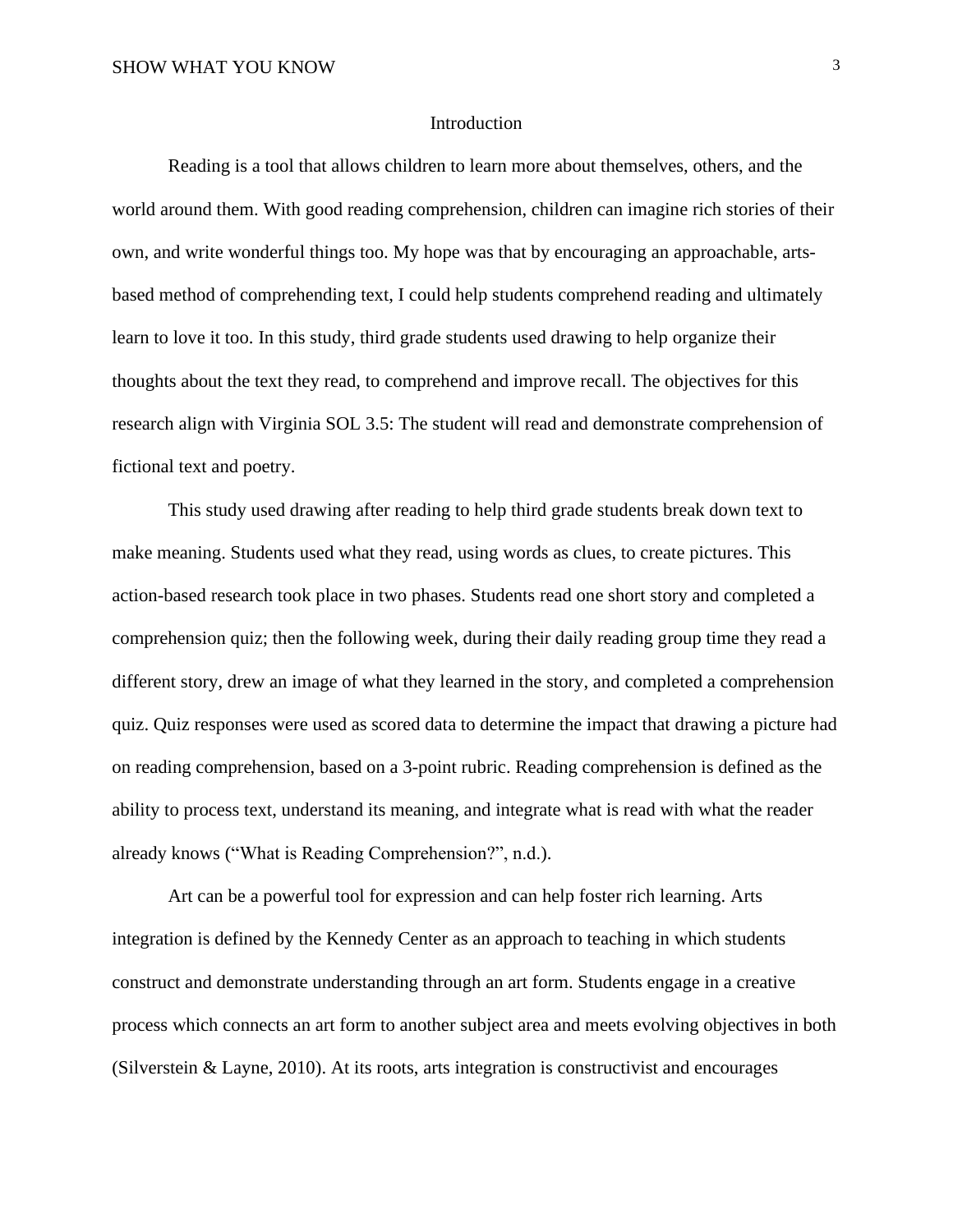exploration of meaning. This research investigated the impact of visual arts, specifically in the form of drawing, on reading comprehension skills of third graders.

#### **Literature Review**

The following research studies were consulted to support this research. The literature was broken down into the three main categories of support for arts integration, drawing for understanding, and arts integration and reading comprehension. Through the successful research in these areas, it is demonstrated that creating visual art to help with reading comprehension is not only a tested solution, but yet more research is needed to prove this case.

#### **Support for Arts Integration**

One of the most powerful reasons for using arts integration (AI) is its variability. There are many art forms that each can take on different interpretations, and arts integration can be applied in any setting from one-on-one to whole school. In a school wide model, AI shows great benefits for retention of content, building community, and general excitement about learning (Steele, 2016). In her research, Steele details various things that are enhanced by AI implementation such as self-confidence, social skills, connection, and communication. Students can take a strong foundation in these elements, far beyond the classroom. The particular students that were a part of this school model and interviewed years later, reported positively on the impact that AI had on their academic success and love of school.

Arts integration can be applied to all major content areas as a means for teaching any and all material. In a study by Hardiman, Rinne, and Yarmolinskaya (2014), four randomized groups of 5th graders in one school, were taught matched arts-integrated (AI) and conventional science units in astronomy and ecology. Students were randomly selected for the treatment (AI) condition and the others were in the control (conventional) condition. No differences in initial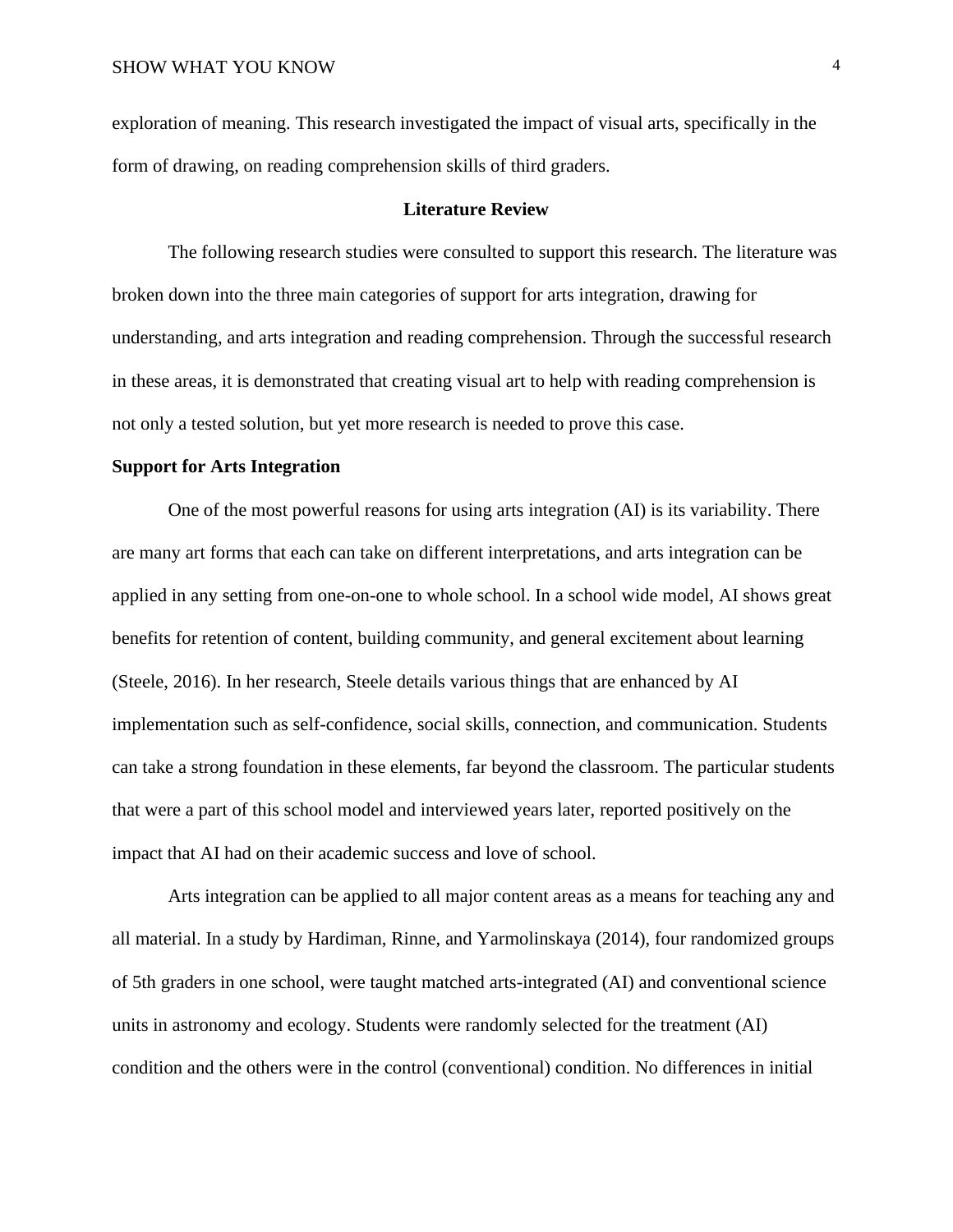learning were seen, but significantly better retention in the AI condition was seen. Increases in retention were greatest for students at the lowest levels of reading achievement.

While arts-integration is beneficial to all students, Baker (2011) created a single-topic qualitative case study to explore the role of art education in support of underrepresented Gifted and Talented students. Children from economically stressed communities often lack opportunities for enriched early childhood programs, she states. Limited funding in this case correlated to fewer resources for gifted education. According to the research participants, involvement in art projects utilized areas of the brain that generally worked independent of each other, strengthening neural development. One student explained that, art education taught him persistence, patience, and practice. While supporting students in talent development increased achievement, limiting opportunities had diminished student abilities. This is where AI can help.

## **Drawing for Understanding**

Drawing is one of the most basic forms of visual art and Bolwerk, Mack-Andrick, Lang, Dorfler, and Maihofner (2014) asked a critical question about whether visual art production and cognitive art evaluation may have different effects on the functional interplay of the brain's default mode network (DMN). The DMN is thought to be associated with introspection, selfmonitoring, prospection, episodic and autobiographic memory, and comprehension of the emotional states and intentions of others. This study used fMRI data to understand what was happening in the brain when people created art. Adults took part in weekly art interventions and in the visual art production group, participants created visual art projects in an art class. The researchers observed that those who created visual art, showed improved functional connectivity in their brains. Functional connectivity is related to resilience and flexibility. Both are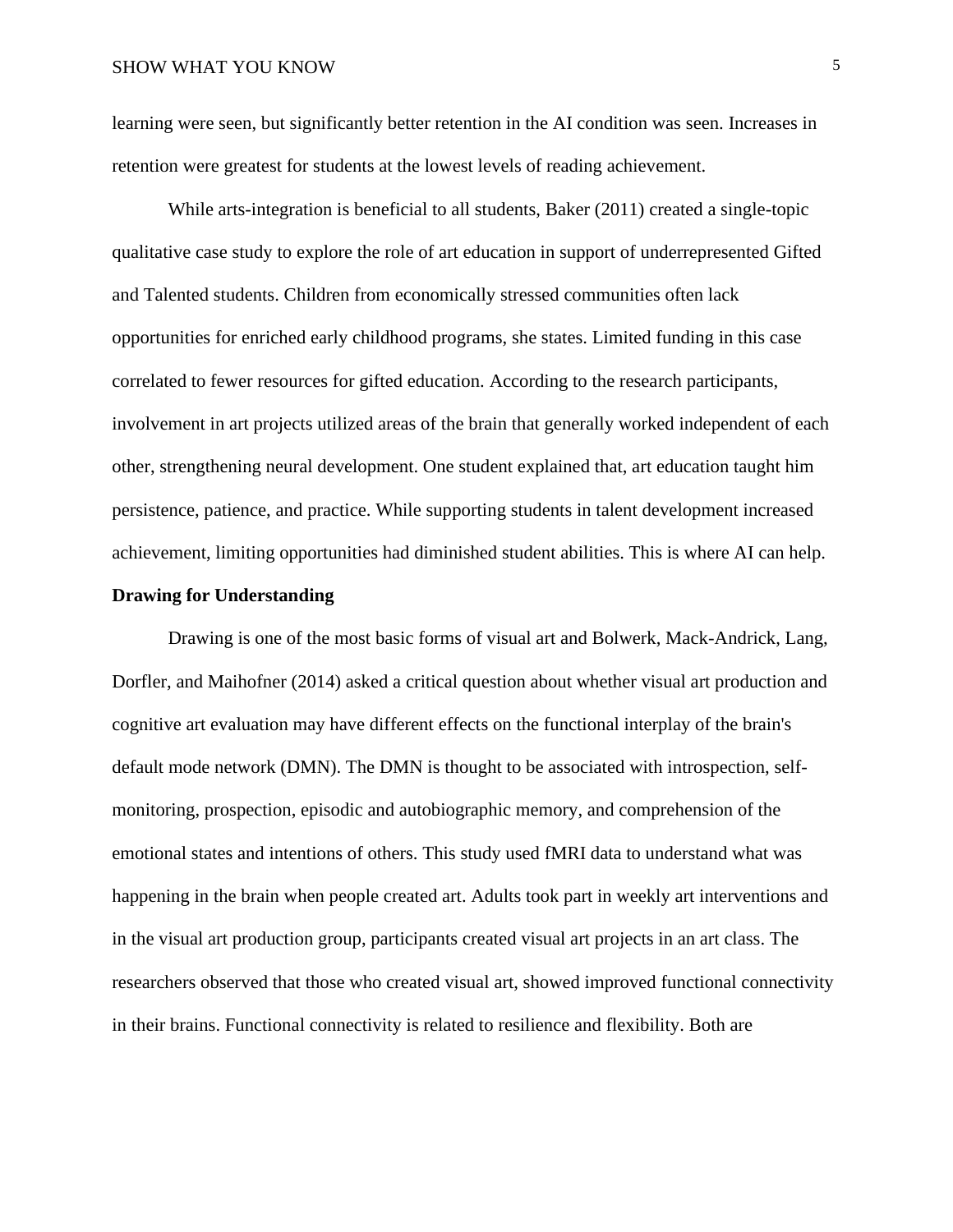characteristics that benefit people at any age, but particularly school aged students as they are always learning.

What does doodling do? To answer this question, 40 participants monitored a monotonous mock telephone message for the names of people coming to a party (Andrade, 2010). Half of the participant group was randomly assigned to a 'doodling' condition where they shaded printed shapes while listening to the telephone call. The doodling group performed better on the monitoring task and recalled 29% more information on a surprise memory test. Unlike many dual task situations, doodling while working can be incredibly beneficial, contrary to its reputation as something one might do if they are not paying attention.

Lee, Kalyuga, Wang, Guan, and Wu (2017) revealed that, compared to repeated reading, learner-generated drawing fostered learners' comprehension when their prior knowledge was relatively low. In this action research case-study, college-aged students generated drawings to help make connections to their science vocabulary. When asked to read the science text after the intervention, learners who were previously engaged with imagination spent significantly more time reading the text and fixated longer and more frequently than those in the repeated reading condition.

## **Arts Integration and Reading Comprehension**

Hosfelt (2017) wanted to better understand how AI could specifically help with reading comprehension. She wrote her dissertation based on what she saw happening in a  $3<sup>rd</sup>$ -grade setting. The purpose of this research study was to evaluate essential components of an AI program that may contribute to improved student achievement in elementary reading at the school of study through an evaluation of the entire program. Teachers participating in the program reported that the arts helped students take risks as well as improve their interests and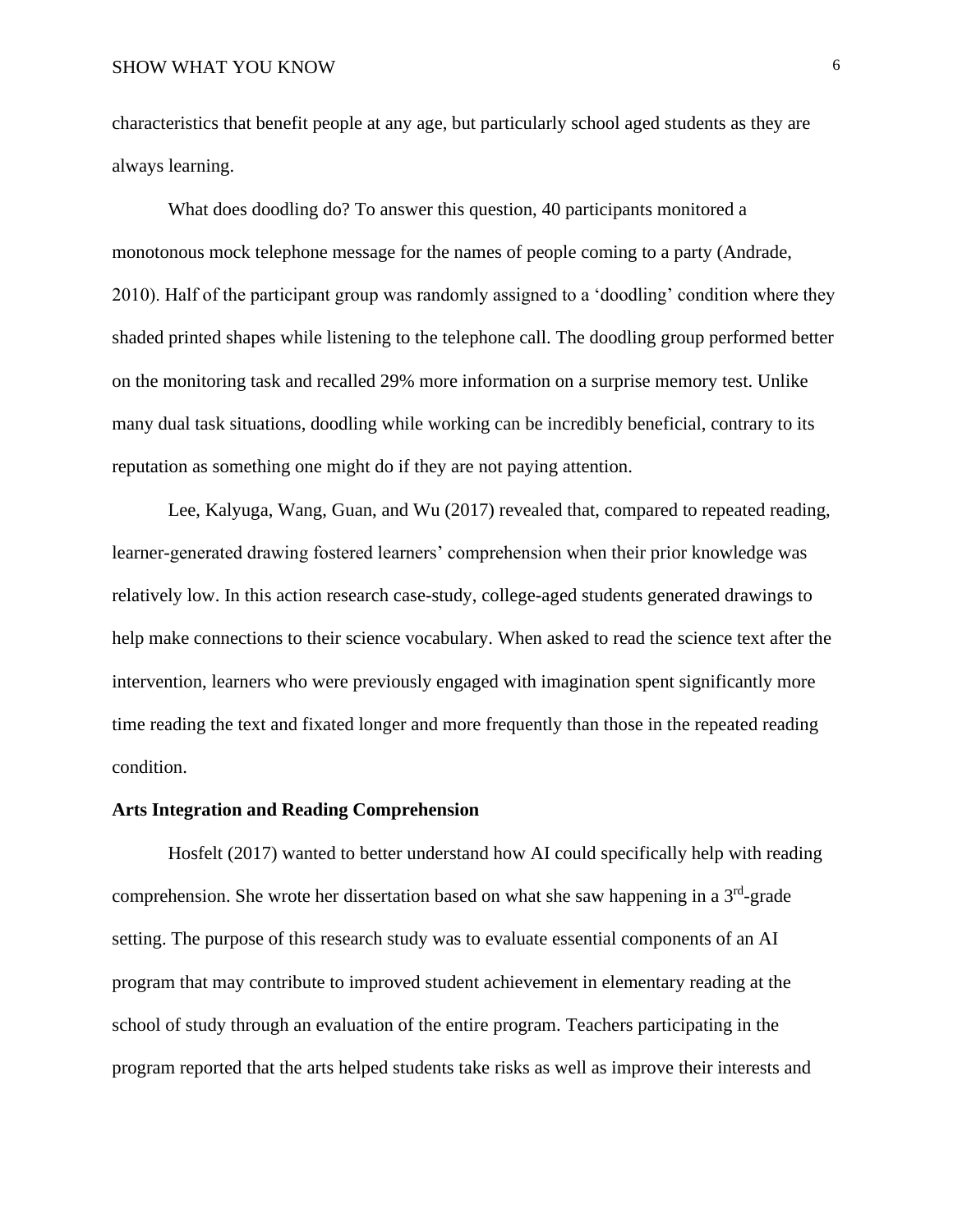attitudes. Teachers also reported students became more collaborative and cooperative when incorporating the arts into classroom learning. She discovered that there was some effect on reading achievement of third-grade students and a relationship between teacher attitude toward arts-integration and reading achievement, but that further research was needed to confirm the relationship of arts integration and its impact on student achievement.

When discussing techniques to impact learning, and how educators should implement these techniques, it is important that we listen to the educators who are successfully trying new things with their students. O'Neil (2011) made the argument that elements that compose expression can come from a multitude of sources. She explains that visual literacy is as important as written literacy and can help students to find meaning and ultimately greater comprehension. Villarreal, Minton, and Martinez (2015) inspected and analyzed children's books and attempted to teach elementary children about pictorial tools used by illustrators. Ultimately, this was well worth the time and effort with the first graders they taught. While the first child-created books were basic and straightforward, their second set of books contained far more complex tools that required more critical thinking in visually composing the story content. Strategies used by these educators put the results of AI research into practice.

The connection between AI and reading comprehension was made yet again by Holdren (2012) when she described what happens when a teacher researcher used art projects to assess reading comprehension. This action research study was integrated into the regular classroom curriculum for 11th-grade academic (not honors) English students. Students created visual arts projects to demonstrate their understanding of a novel that they read for class. As a result, students enjoyed higher levels of engagement with text, collaborative problem solving, and increased thinking stamina. Using art projects to assess higher level reading comprehension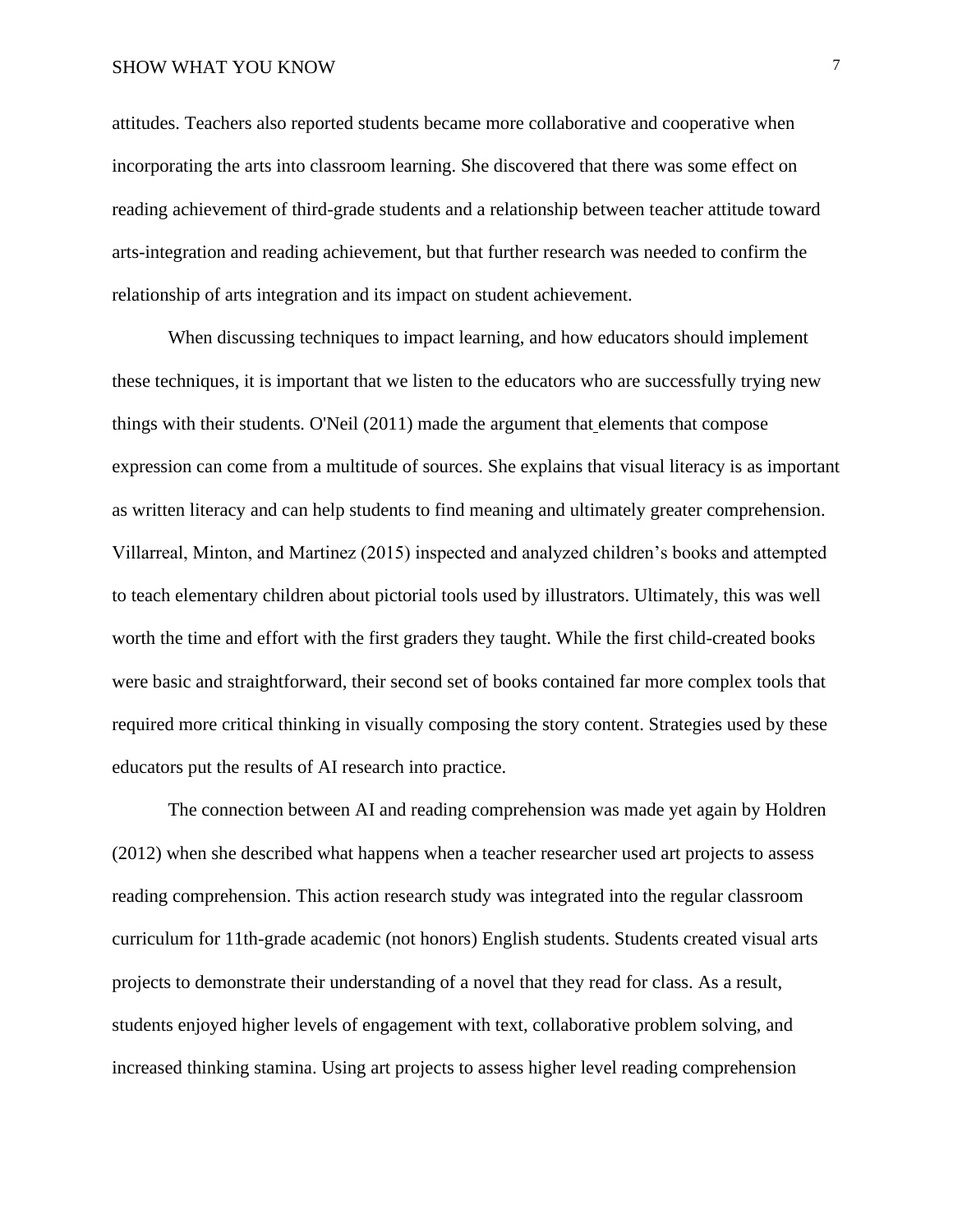skills may be both rigorous and enjoyable for students, but when emotions knit with the intellect, powerful learning can occur, and connecting the art process to reading comprehension is a fruitful ground for cultivating higher level thinking skills (Holdren, 2012).

In this research I have explored the use of drawing in a  $3<sup>rd</sup>$ -grade classroom. I aimed to help students dive deeper into their reading and improve their reading comprehension skills with drawing. The arts, by their nature, can help anyone connect more thoroughly to human expression. By creating art, students connected what they knew to what they learned, making for a more well-rounded learning experience.

## **Methodology**

In this study, arts integration was used to aid reading comprehension after students read a short story in their pre-determined reading groups. The students in this class were already familiar with a similar strategy that used drawing during on white boards read aloud time, to make predictions. Evidence from prior research supports multiple strategies using visual arts to teach elementary content. This quantitative, case study approach was used to compare data from all students in two phases. The first phase required students to read and take a brief comprehension quiz. In the next phase students read a different story, drew a picture to demonstrate their understanding, and then completed a comprehension quiz with the same general comprehension questions as in phase one. My research question was, how will drawing impact reading comprehension of third graders in the general education classroom?

## **Participants**

This action research was conducted in a  $3<sup>rd</sup>$ -grade classroom in suburban Virginia, which serves about 550 total students between kindergarten and fifth grade and that is currently working towards its CETA certification, an official certification in arts integration from the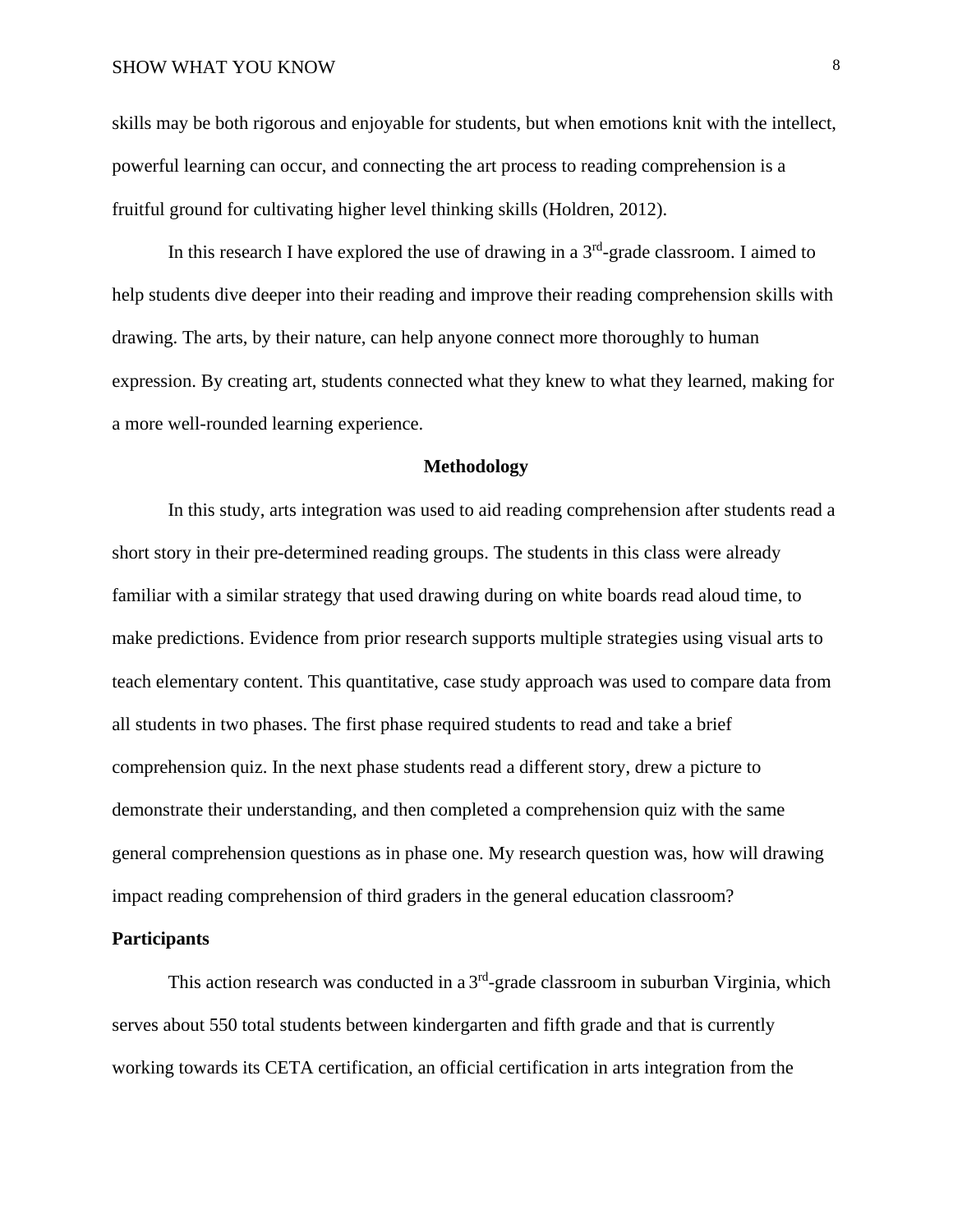Kennedy Center. The class where this study took place had 22 students, 11 girls and 11 boys. There was one student who spoke Spanish at home but did not receive ELL services. There were three students with 504 plans. The students were already split up into four reading groups within the class, that were organized by reading level, as determined by running records. These running record scores were broken down into the sub-categories of number of words correctly read, fluency while reading, story retell, and accuracy of answers to comprehension questions. Students in this 3<sup>rd</sup>-grade class show consistently low scores in the sub-category of comprehension, regardless of overall reading level. Reading groups meet every day of the week. 18 of the 22 students returned parental consent forms and assent forms and were available to participate in the study (Appendix A and B).

#### **Data Collection**

The students read grade level, fictional passages, provided by Reading A-Z, titled *The Big Test* and *Missing Mom*. The first phase of the study all students independently read *The Big Test* and immediately answered comprehension questions in the form of a short free-response style quiz (Appendix C). I also read a series of guiding statements to the students as they attempted to answer the quiz questions (Appendix D). The statements and the quiz questions remained the same for phase one and phase two of this study. In phase two, students read a new short story, *Missing Mom,* and before answering the comprehension questions, they were asked to create a drawing on a blank sheet of paper that included the story elements that they could remembered from the passage. The drawings could include future predictions, characters, events, setting, or other story elements that they recall. This was intentionally open-ended so that the impact of drawing itself could be determined. They then answered the written response comprehension questions. A 3-point rubric with the two categories of Accuracy and Depth of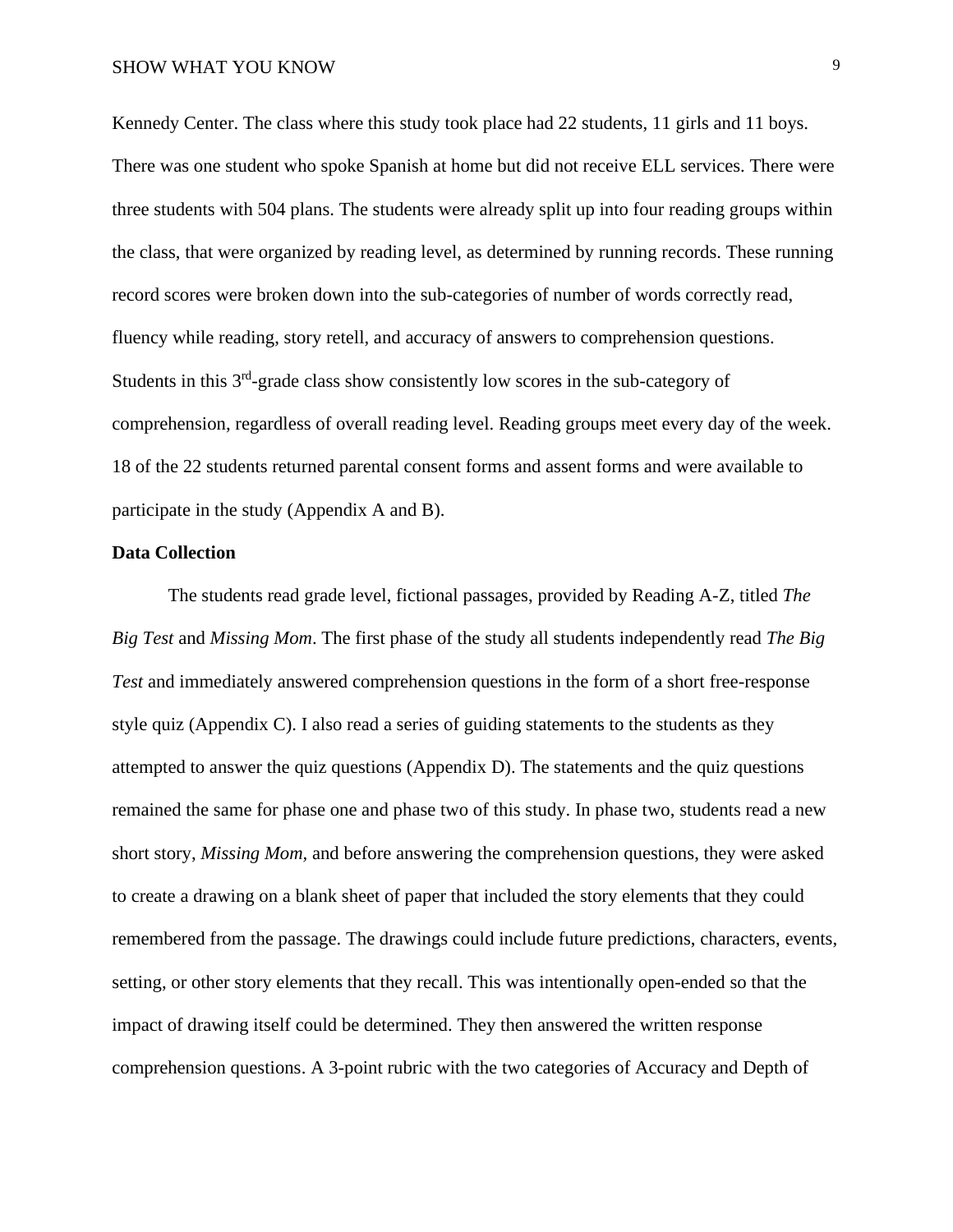Response, was used to grade the quality of responses from the pre-test and post-test (Appendix E). Accuracy of response was determined either completely accurate, almost accurate, or not accurate. Depth of response was determined by number of details to support the answers given.

## **Data Analysis**

Descriptive statistics were calculated for overall class data, ultimately looking to see differences in comprehension between phase one and phase two. To make sure that each reading group met twice and there was some extra time built in, this study took place over two weeks. Reading group instruction and data collection began in the last week of January 2020 and continued through the first week of February.

## **Results**

This study was aimed at determining the effect of arts integration on reading comprehension for third graders. Specifically, drawing was used to bridge reading and written response to comprehension questions that asked students to describe the setting, character development, problem and solution, and theme of the grade level passage that they read.

Data was analyzed using descriptive statistics, specifically the indicators of mean and mode. It was decided after the data was collected that finding median would not contribute to a greater understanding of the findings, as there were only the values of 1, 2, and 3 points to choose from for the median. Through this process, two themes appeared: on average students were able to draw more accurate responses to comprehension questions and they were better able to provide detailed responses.

## **Growth in Accuracy**

When comprehension responses were graded for accuracy, not a single student regressed in their scores from phase one, without drawing, to phase two, with drawing. While some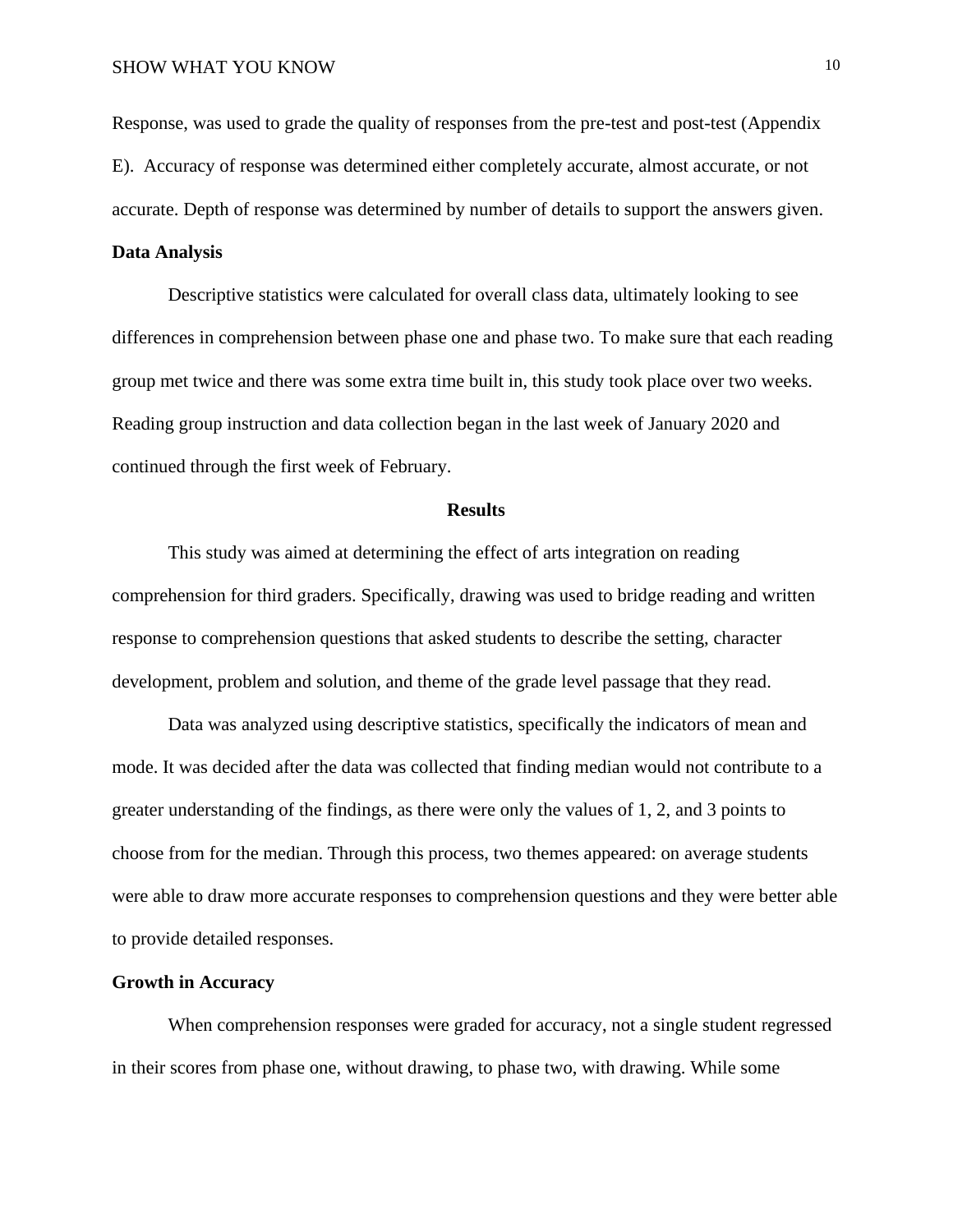maintained the level of accuracy for their responses, more than half of the class improved in accuracy scores from phase one to phase two. The mean score for phase one accuracy on the 3 point rubric was 2.21 points, and for phase two the mean score was 2.72 points. The difference in mean scores was 0.51, indicating that these third-grade students showed growth in accuracy after the drawing task was introduced to this reading comprehension activity. The student data for accuracy are presented below in Table 1.

# Table 1

| <b>Student</b>          | <b>Pre-test Accuracy</b> | <b>Post-test Accuracy</b> | <b>Difference</b> |
|-------------------------|--------------------------|---------------------------|-------------------|
| 1                       | $\overline{2}$           | $\overline{\mathbf{3}}$   | $\mathbf{1}$      |
| $\overline{2}$          | $\overline{2}$           | $\overline{3}$            | $\mathbf{1}$      |
| 3                       | $\overline{2}$           | $\overline{2}$            | $\pmb{0}$         |
| $\overline{\mathbf{4}}$ | $\overline{2}$           | $\overline{2}$            | $\boldsymbol{0}$  |
| 5                       | $\overline{2}$           | 3                         | $\mathbf{1}$      |
| 6                       | $\overline{2}$           | $\overline{\mathbf{3}}$   | $\mathbf{1}$      |
| 7                       | $\overline{2}$           | $\overline{2}$            | $\bf{0}$          |
| 8                       | $\overline{2}$           | $\overline{2}$            | $\boldsymbol{0}$  |
| 9                       | $\overline{2}$           | 3                         | $\mathbf{1}$      |
| 10                      | $\overline{2}$           | 3                         | 1                 |
| 11                      | $\overline{\mathbf{3}}$  | $\overline{\mathbf{3}}$   | $\boldsymbol{0}$  |
| 12                      | $\overline{2}$           | $\overline{\mathbf{3}}$   | $\mathbf{1}$      |
| 13                      | 1                        | 3                         | $\overline{2}$    |
| 14                      | 3                        | 3                         | $\boldsymbol{0}$  |
| 15                      | $\overline{2}$           | $\overline{2}$            | $\boldsymbol{0}$  |
| 16                      | $\overline{2}$           | 3                         | $\mathbf{1}$      |
| 17                      | $\overline{\mathbf{3}}$  | $\overline{\mathbf{3}}$   | $\boldsymbol{0}$  |
| 18                      | $\overline{3}$           | 3                         | $\boldsymbol{0}$  |
|                         |                          |                           |                   |
| Mean                    | 2.21                     | 2.72                      | 0.51              |
| Mode                    | $\overline{2}$           | 3                         |                   |

## *Comparison of Pre and Post Accuracy*

**Growth in Depth of Response**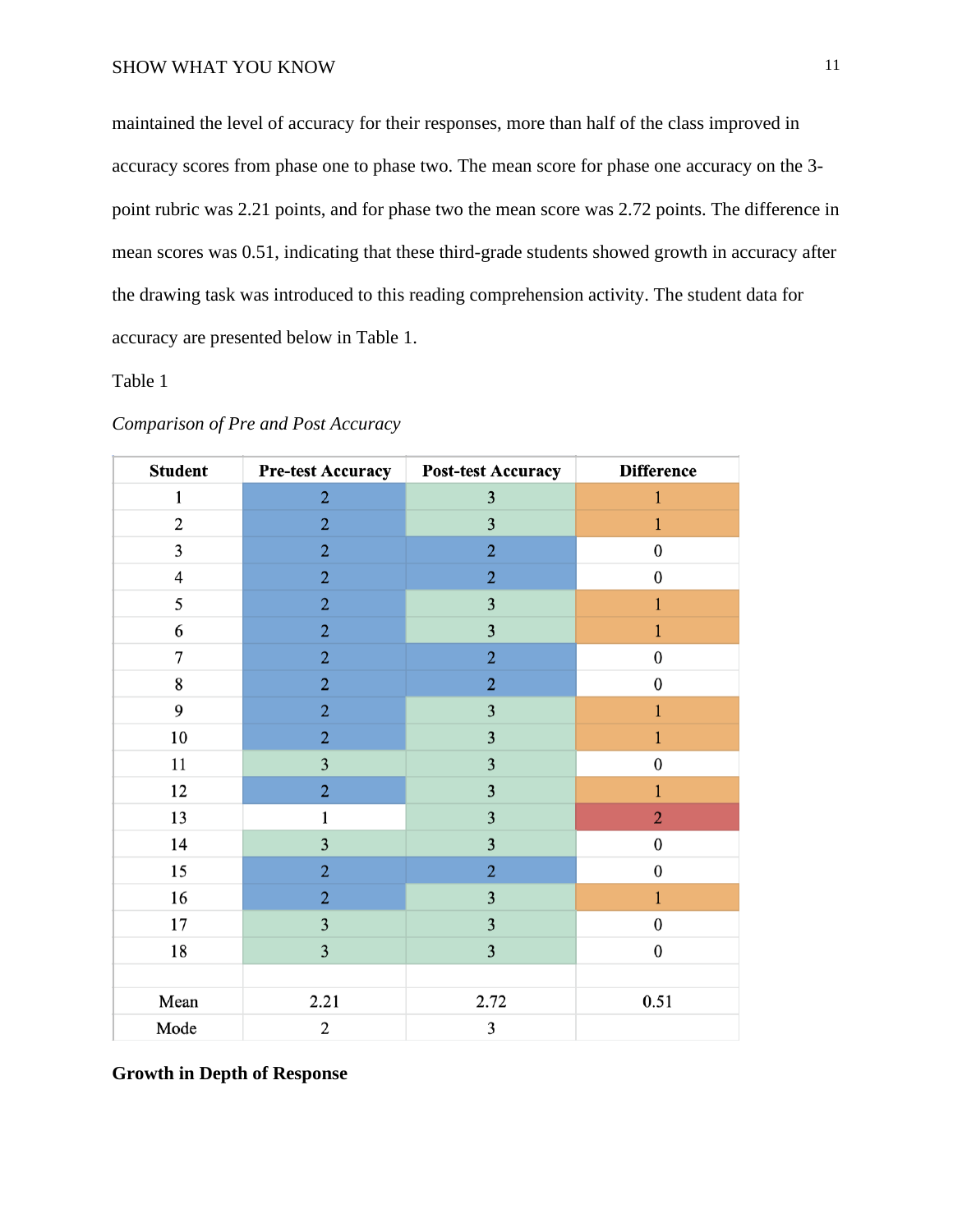The majority of the class also demonstrated growth in their depth of response. As seen in Table 2, three students regressed in their depth of response; however, 12 of the 18 students improved their depth score from phase one. Regression may be linked to a time crunch; some students felt a bit rushed during the last reading group session and were not given enough time to answer the questions thoroughly. The mean score for depth of response on reading comprehension questions in phase one was 1.71 points. When the arts integration task was introduced and the students were instructed to draw what they had read about, their overall mean score became 2.33 points out of 3. The difference in these means is 0.62, again suggesting that the use of arts integration, specifically drawing in this case, helped students answer comprehension questions about their reading.

From the pre to post-test scores seen for both of the graded categories, there is a general positive trend. Pre and post-test scores for response accuracy were higher on average, but there was not as much growth seen overall; many students stayed at the same score for accuracy and no one regressed. With depth of response, the mean scores were generally lower, but there was a bigger difference between the average pre and post test scores. The notable differences in average scores between accuracy and depth of response on post-tests, demonstrates that drawing enabled these third graders to expand their comprehension and elaborate in their responses. While both areas demonstrated growth, there was more improvement made in depth of response from pre-test to post-test.

## Table 2

## *Comparison of Pre and Post Depth of Response*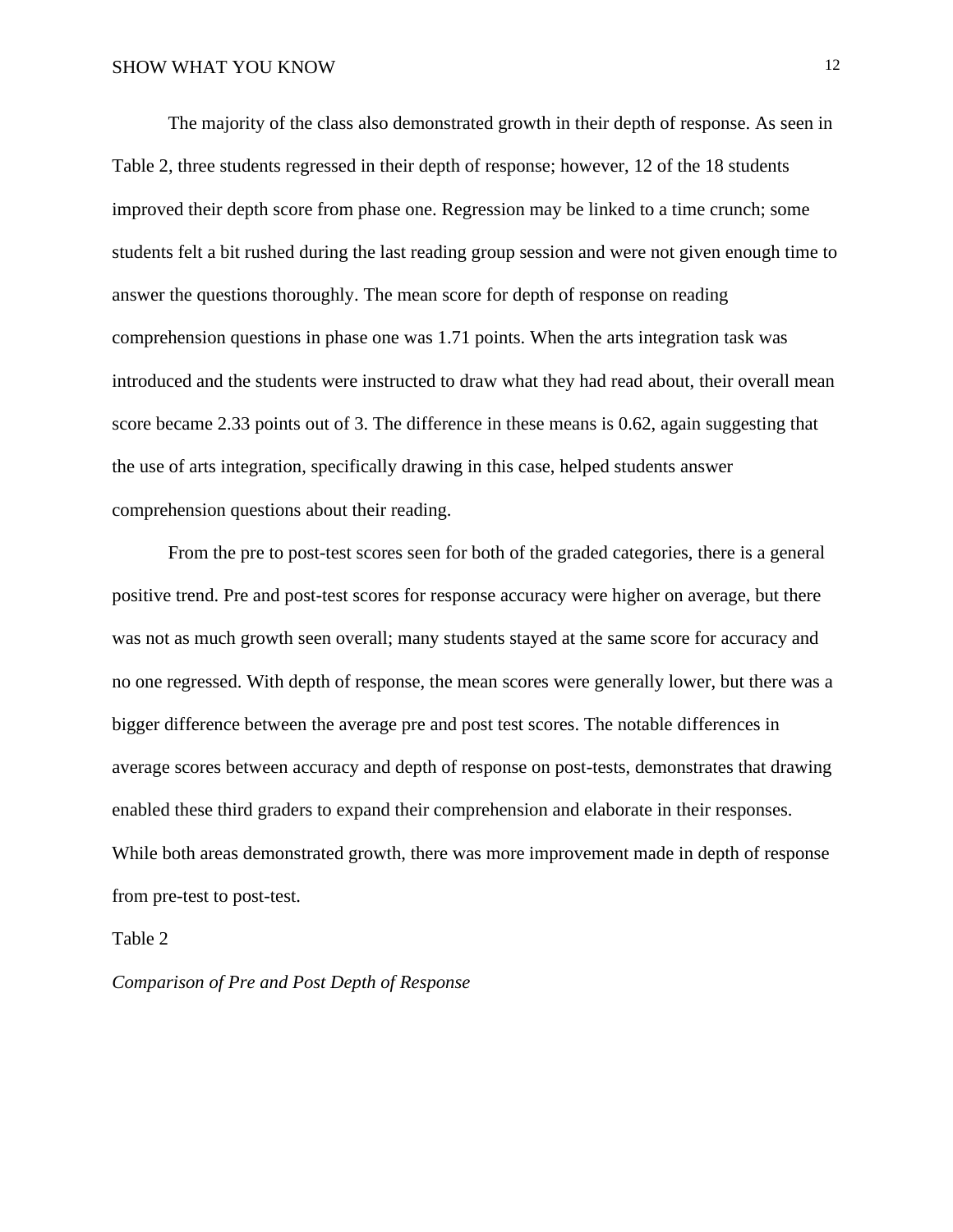| <b>Student</b>          |                | Pre-test Depth of Response Post-test Depth of Response | <b>Difference</b> |
|-------------------------|----------------|--------------------------------------------------------|-------------------|
| $\mathbf{1}$            | $\mathbf{1}$   | $\overline{2}$                                         | $\mathbf{1}$      |
| $\mathbf{2}$            | $\overline{2}$ | 3                                                      | $\mathbf{1}$      |
| $\mathfrak{Z}$          | $\overline{2}$ | $\overline{2}$                                         | $\boldsymbol{0}$  |
| $\overline{\mathbf{4}}$ | $\overline{2}$ | 1                                                      | $-1$              |
| 5                       | $\mathbf{3}$   | 3                                                      | $\boldsymbol{0}$  |
| 6                       | 1              | $\overline{2}$                                         | 1                 |
| $\boldsymbol{7}$        | $\overline{2}$ | 1                                                      | $-1$              |
| 8                       | 1              | $\overline{\mathbf{3}}$                                | $\overline{2}$    |
| 9                       | $\overline{2}$ | $\mathbf{3}$                                           | 1                 |
| $10\,$                  | $\overline{2}$ | $\overline{\mathbf{3}}$                                |                   |
| 11                      | $\overline{2}$ | 3                                                      |                   |
| 12                      |                | $\overline{2}$                                         | 1                 |
| 13                      | $\overline{2}$ | $\overline{2}$                                         | $\pmb{0}$         |
| 14                      | 1              | $\overline{2}$                                         | 1                 |
| 15                      |                | $\overline{2}$                                         |                   |
| 16                      | 3              | $\overline{2}$                                         | $-1$              |
| 17                      | $\overline{2}$ | $\overline{\mathbf{3}}$                                | 1                 |
| 18                      | $\overline{2}$ | $\overline{3}$                                         |                   |
|                         |                |                                                        |                   |
| Mean                    | 1.71           | 2.33                                                   | 0.62              |
| Mode                    | $\mathbf{2}$   | 2, 3                                                   |                   |

While scores were used to detect growth after the implementation of arts integration, much can be seen in the art itself. Below, in Figure 1, Figure 2 and Figure 3, examples of student drawings show characters, setting, feeling and character traits, problem and solution, and other story elements from the passages they read. All three of these students showed growth in their accuracy and depth of response scores after they drew pictures. The students were prompted to draw about what they read but it was their choice as to how that would be represented. By recalling the elements of the story and piecing together the plot through drawing, they were better able to recall their comprehension when it came time to answering the comprehension questions.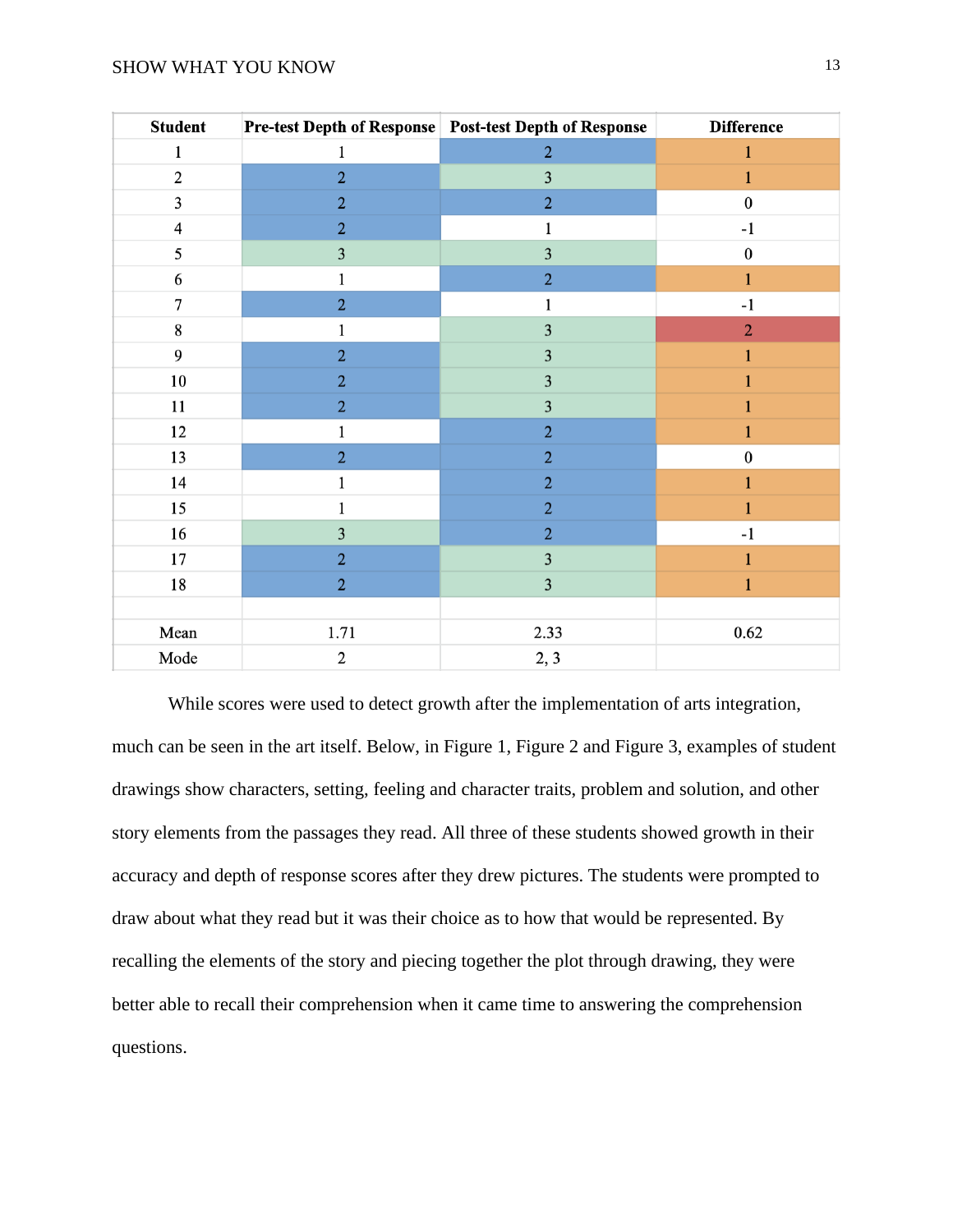

*Figure 1.* Student Drawing #1. This figure depicts the setting, plot, and character feelings from

the passage.



*Figure 2.* Student Drawing #2. This figure shows that the student understands why the main character was upset.



*Figure 3.* Student Drawing #3. This figure shows the students' use of labels to explain who the passage was about and what the characters were doing.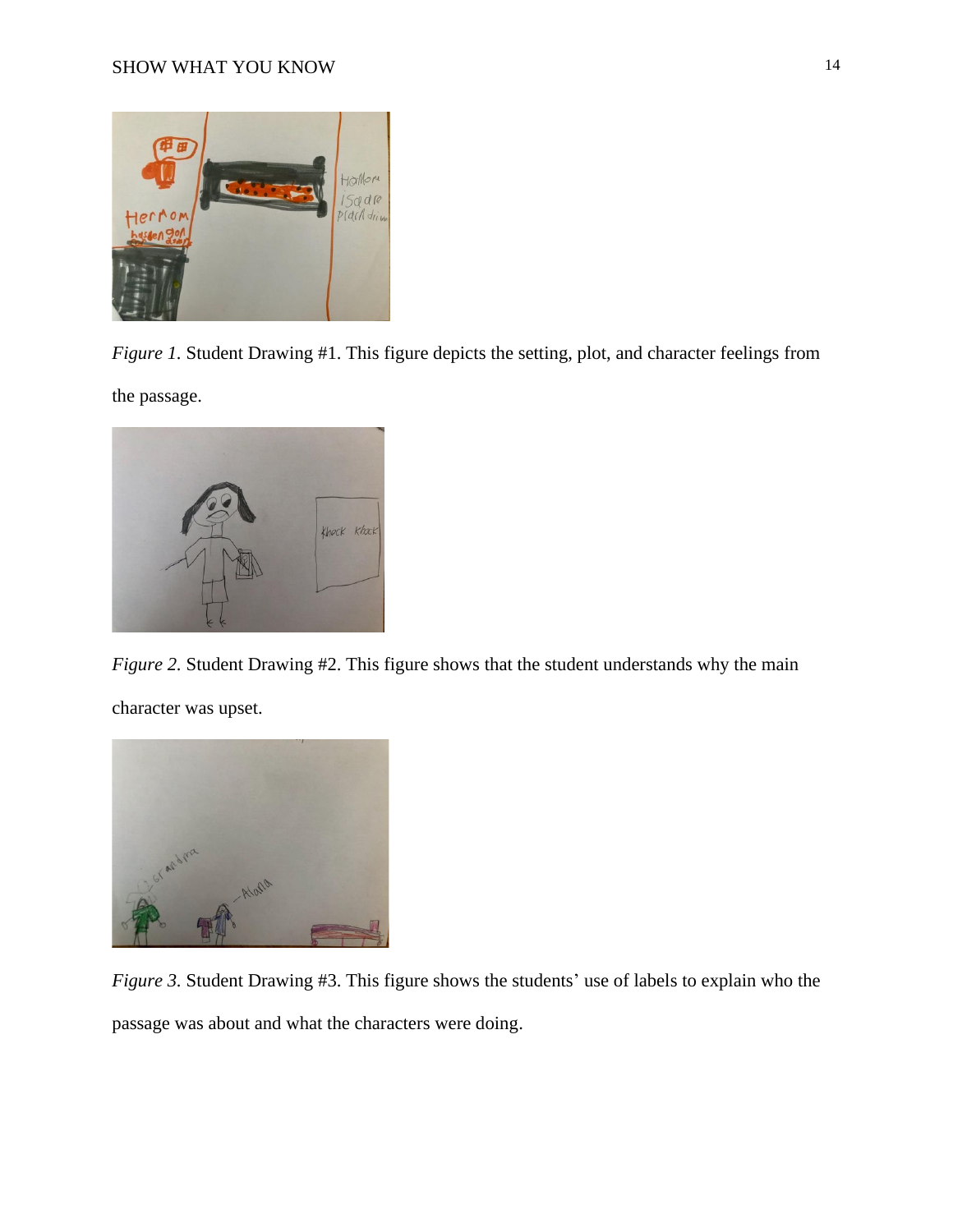## **Discussion**

In line with previous research, this data suggests that connection and communication skills are strengthened through the use of AI. Steele (2016) discussed in her work with slightly older students, that various things that are enhanced by AI implementation such as selfconfidence, social skills, connection, and communication. Bolwerk, Mack-Andrick, Lang, Dorfler, and Maihofner (2014) observed that those who created visual art, showed improved functional connectivity in their brains. Functional connectivity is related to resilience and flexibility. This same idea is evident in the results from this  $3<sup>rd</sup>$ -grade class.

As far as recall, the results of this research show similar patterns to those found in the research by Andrade (2010), during which participants showed increased ability to recall information when they were given a doodling task. Suggesting that unlike many dual task situations, doodling while working can be incredibly beneficial, contrary to its reputation as something one might do if they are not paying attention.

## **Limitations**

The trouble with designing this study before working with the students I would be teaching, is that I was not entirely sure what they were capable of or what their prior knowledge looked like. Had I spent some more time with this class, during the designing of this study, I might have adjusted the rubric I used to grade their comprehension checks. According to the rubric, responses with three supporting details were worth three points, two details two points, and one or no supporting detail was worth one point for depth of response. I would have made more generous and allowed two or more supporting details to be worth three points, one detail two points, and no detail could be one point. The use of the original rubric may be why some students did not show much or any growth from the first phase to the second.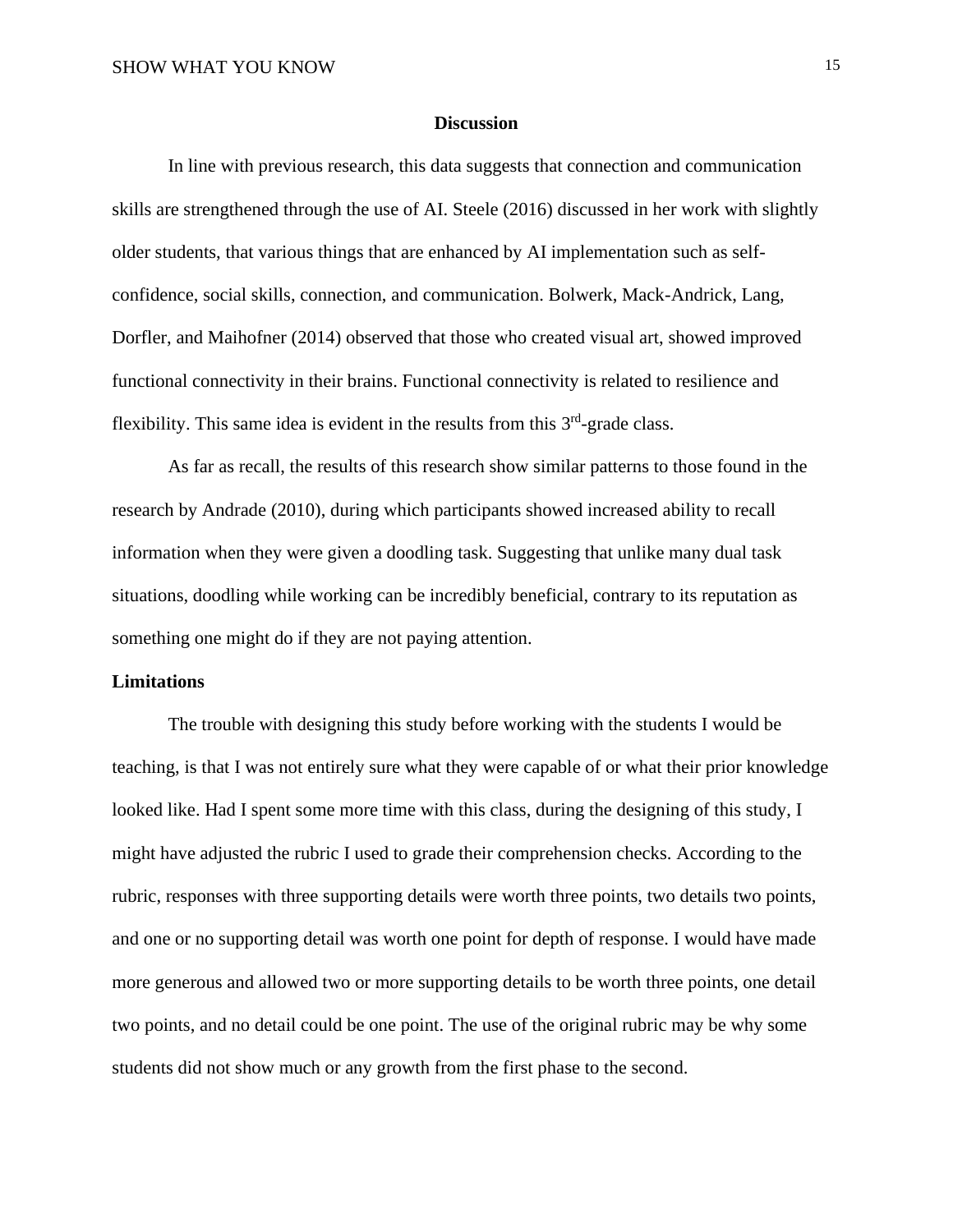Our daily reading groups met for about 20 minutes per day. This was plenty of time in the week of phase one when students were reading and then immediately answering comprehension questions. However, for phase two, this was not quite enough time. Some students who read quickly, managed to get it all done in one session. Others, who needed more time to read, felt a bit rushed during their drawings and needed to continue past the 20-minute mark to answer the questions. If I could have given them more time, that would have been ideal.

The passages that the students read, while they worked well for the amount of time we had, they were short and did not contain very much detail. These passages were chosen as they are very similar to what the students would see on the SOL and this activity was good practice for that test. It would have been nice if they could have had more details to choose from as they had to do a bit in inferencing which may have hurt the results. Inferencing is not a skill that they had very much practice with just yet.

The students, with their eager and kind spirits, loved to share ideas and thoughts. While this may have helped their creative process, they also naturally helped their classmates who were struggling.

## **Implications**

While this was not a particularly comprehensive study of how or why arts integration may help readers comprehend, it does tell us something about how they are capable of expressing their understanding through drawing. Not only are the positive impacts shown in their scores, but the students enjoyed the task, and that is an important piece of learning too.

The design of this study could be adapted to fit many different types of learning, as reading is a tool used for most learning. Students could use drawing to help with science or social study concept attainment, or in any nonfiction reading to organize thoughts and ideas. If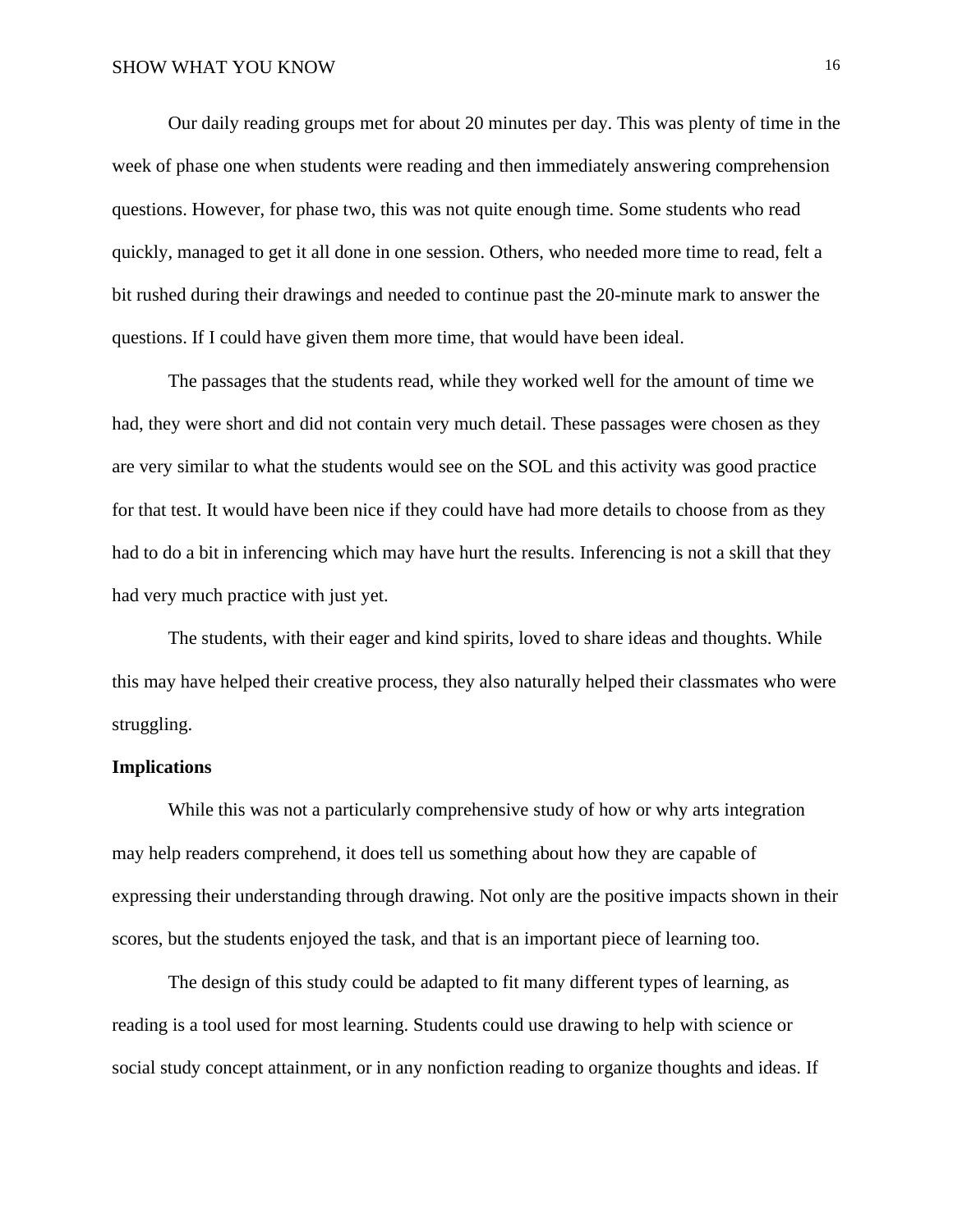the purpose is for students to comprehend and apply what they are reading, this is applicable to all reading levels and grade levels. Those who are struggling with writing, might benefit the most as it alleviates that pressure.

## **Future Research**

Using the study design and data from this action research, other educators could build upon this idea to help students learn new ideas or concepts. Deeper layers of comprehension could be uncovered for higher level texts, if drawings could be added too or new colors applied each time the text is reread. It would be interesting to see what students do if they are asked to draw a prediction or guess during a fiction or non-fiction reading, then learn a true meaning. Drawing is great for communicating feelings. A drawing task could be used every day to help students demonstrate how a day or particular event made them feel, using colors and textures.

#### **Conclusion**

When a child is drawing, they are making connections whether they know it or not. In this study, third graders were asked to draw after reading a fiction passage. This drawing task would then help them answer comprehension questions. The data from the same task without drawing and with drawing were compared to uncover a significant connection. Scores on the posttests from the drawing phase suggested that drawing is a tool to help children successfully comprehend reading to make meaning.

To draw, few supplies are needed other than paper, a few colors, and an idea. This tool of drawing is not only accessible for most students but can help even the best readers build connections and develop their thoughts. Everyone enjoys casually doodling; turning it into a tool for learning can alleviate the stress that creating art can hold for those who may believe they are not artists. Everyone is an artist.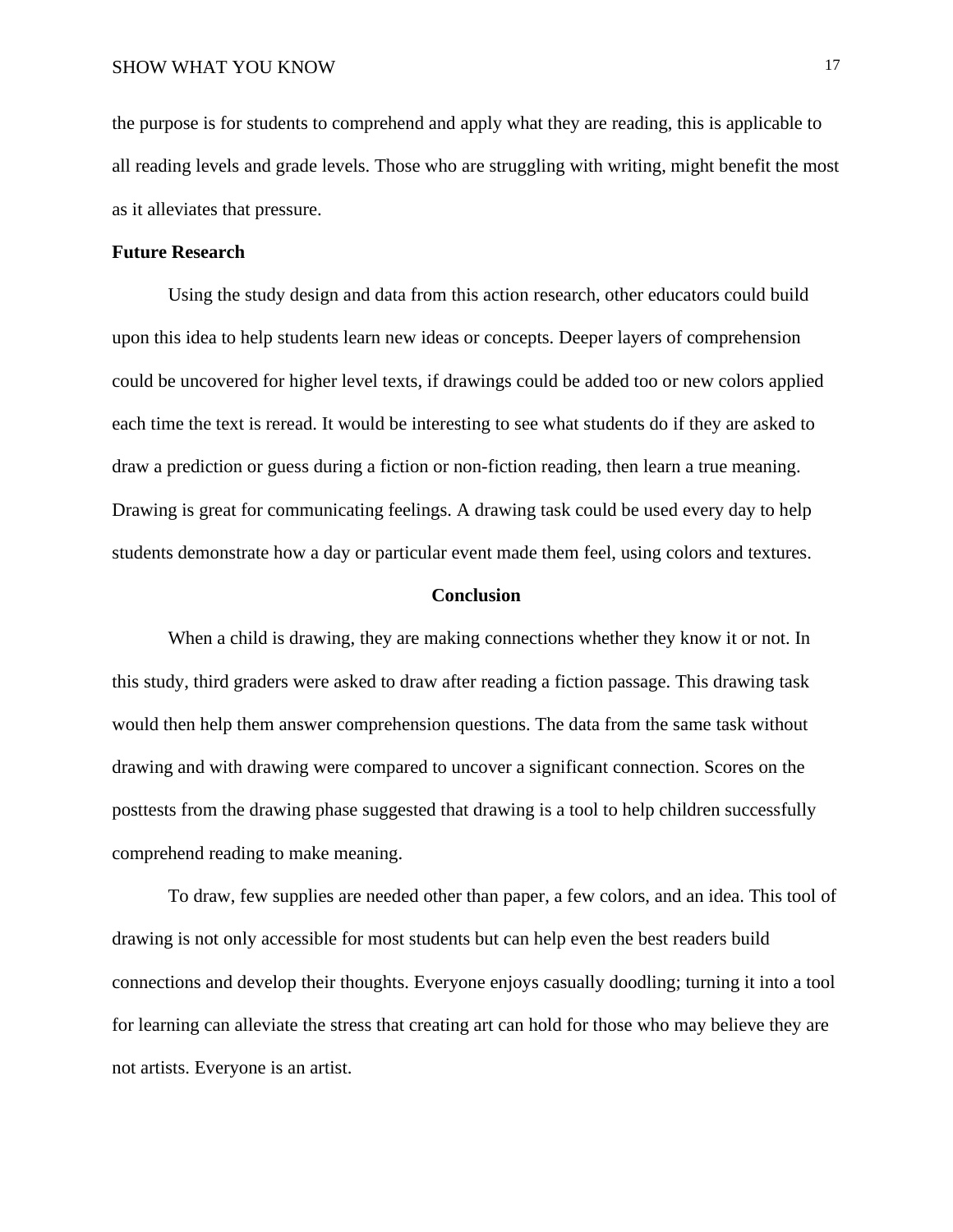#### References

- Andrade, J. (2010). What does doodling do? *Applied Cognitive Psychology: The Official Journal of the Society for Applied Research in Memory and Cognition*, *24*(1), 100-106.
- Baker, D. (2013). Art integration and cognitive development. *Journal for Learning Through the Arts, 9*(1). Retrieved from<http://files.eric.ed.gov/fulltext/EJ1018320.pdf>

Bolwerk, A., Mack-Andrick, J., Lang, FR., Dörfler, A., Maihöfner, C. (2014) How art changes your brain: differential effects of visual art production and cognitive art evaluation on functional brain connectivity. *Public Library of Science ONE 9*(7): e101035. doi:10.1371/journal.pone.0101035

- Silverstein, L., and Layne, S. (2010) Defining arts integration, *The John F. Kennedy Center for the Performing Arts,* 1-2*.* <http://artsedge.kennedy-center.org/>
- Hardiman, M., Rinne, L., & Yarmolinskaya, J. (2014). The effects of arts integration on longterm retention of academic content. *Mind, Brain, and Education*, *8*(3), 144-148.
- Hosfelt, P. D. (2017). *Arts Integration and Students' Reading Achievement: A Formative Evaluation Study* (Doctoral dissertation, Frostburg State University).
- Holdren, T. S. (2012). Using art to assess reading comprehension and critical thinking in adolescents. *Journal of Adolescent & Adult Literacy*, *55*(8), 692-703.
- Lin, L., Lee, C. H., Kalyuga, S., Wang, Y., Guan, S., & Wu, H. (2017). The effect of learnergenerated drawing and imagination in comprehending a science text. *The Journal of Experimental Education*, *85*(1), 142-154.
- O'Neil, K. E. (2011). Reading pictures: Developing visual literacy for greater comprehension. *The Reading Teacher*, *65*(3), 214-223.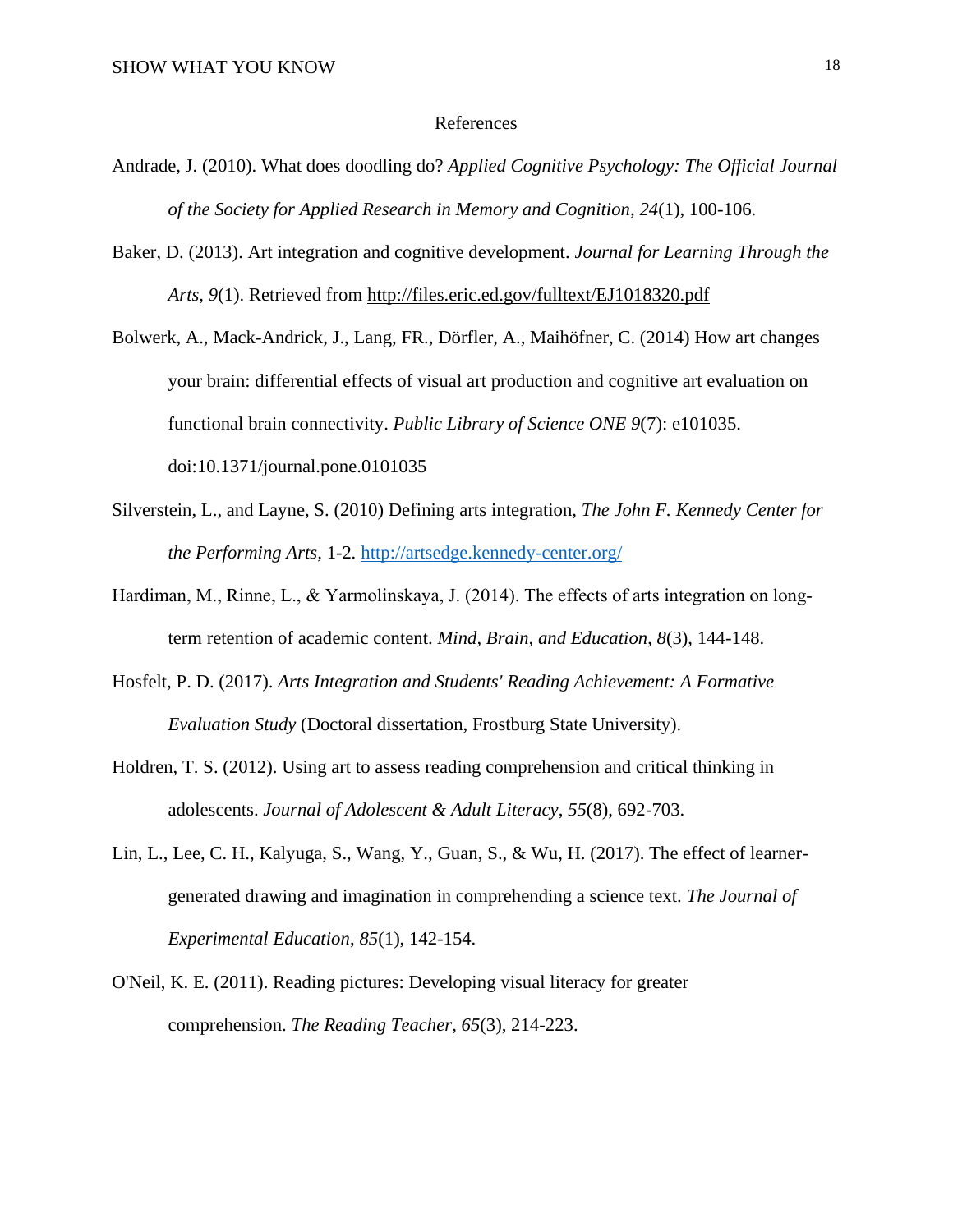- Simpson Steele, J. (2016). Noncognitive factors in an elementary school-wide model of arts Integration. *Journal for Learning through the Arts*, *12*(1), n1.
- Villarreal, A., Minton, S., & Martinez, M. (2015). Child illustrators: Making meaning through visual art in picture books. *The Reading Teacher*, *69*(3), 265-275.
- *What is Reading Comprehension?* (n.d.) K12 Reader. [https://www.k12reader.com/what-is](https://www.k12reader.com/what-is-reading-comprehension)[reading-comprehension.](https://www.k12reader.com/what-is-reading-comprehension) Retrieved December 8, 2019.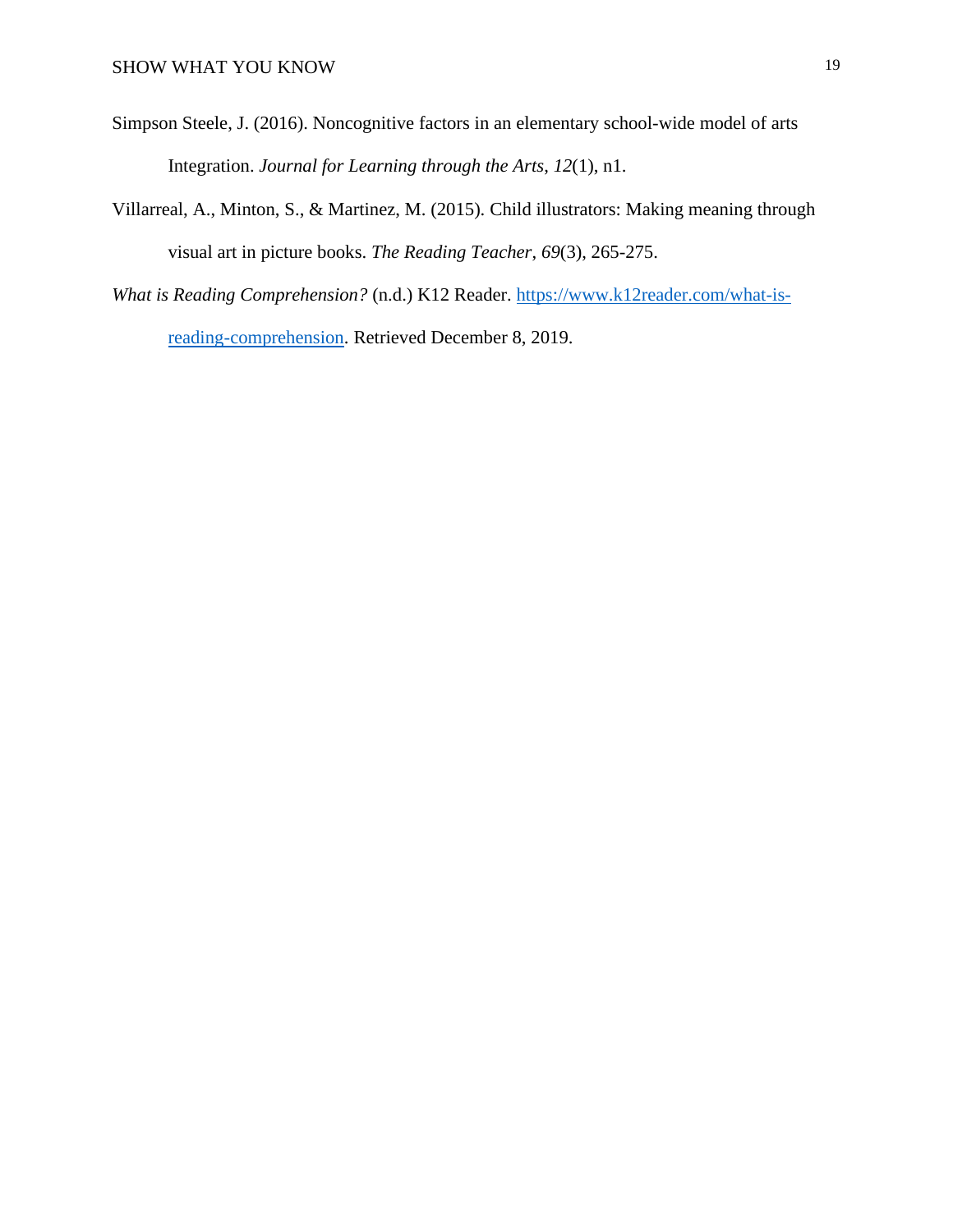#### **Appendix A PARENTAL INFORMED CONSENT FORM**

#### **Brief Description of Research Study**

The purpose of the research described below is to investigate how creating drawings after reading affects children's reading comprehension during a comprehension quiz. During this study children will receive their normal reading group instruction. The risks to children in this study are minimal, but the benefits could be improved reading comprehension and a strategy for them to use when reading in the future. **Please read the rest of this form before deciding if you will allow your child to be in this research study.**

My name is Emma Rooney and I am a student at the University of Mary Washington and the student teacher in your child's third grade classroom. Because you are the parent or legally authorized representative of a child in this classroom, I am seeking your permission to let your child participate in this research study. Involvement in the study is voluntary, so you may decide whether to let your child participate or not. I will also ask your child if he or she wants to be in the study, and I will only use the information in my study if both you and your child agree. Before making your decision, please read the information below and ask me any questions that you have about the research; I will be happy to explain anything in greater detail.

#### **Details of the Child's Involvement**

Students in your child's third grade class who participate in this study will read two fiction stories that are at their appropriate reading level, during reading group instruction, beginning around March 1st. Hartwood is an arts-integration focused school, so they already receive arts-integration lessons. I will not be introducing any new forms of instruction.

After reading the first story reading, students will complete a brief comprehension quiz. Following the second, new story, I will ask students to draw a picture detailing what they recall from their reading. This will be followed by the same set of comprehension questions as before that are to be applied to the second book. I will be collecting scores for accuracy of response and depth of response. These scores will not be used in the official gradebook.

All students in the class will receive the instruction they are entitled to, whether or not they are participants in this study. Even if your child does not take part in my study, he or she will still be able to do the exercises if they choose and are able, but I will not use any data about them in my study.

#### **Privacy and Confidentiality**

This study will take place while children are in their classroom, so they will only be in the company of myself, their lead teacher, and peers. To ensure confidentiality I will not reveal any scores or academic information about your child to anyone, unless required by law to do so. Comprehension quizzes and feedback records will be in my possession at all times, and only I will know which records go with which child. When my study is complete, I will destroy all of the information I collected that identifies individual students. In any reports I make about this study, I will not use your child's name or any other information that could be used to identify him or her directly or indirectly.

#### **Risks and Benefits of Participation**

This study will have very minimal risks. There are no rewards or extra credit grades for students who take part in this study, and no penalties of any kind if they do not take part. However, being in this research study might have important educational benefits for your child. Research has already shown that incorporating visual arts into reading related tasks can improve comprehension and recall. If the results of this study show a positive impact on children's reading comprehension, it could improve education for more children in the future.

#### **Participant Rights**

You have the right to *ask any questions you have* before, during or after the study, and I encourage you to do so. If you do not want your child to be in this study, there will be no penalties or loss of benefits that he or she is entitled to. If you agree to let your child be in this study and later change your mind, you have the right to take him or her out simply by contacting me at the email address below, and I will destroy any research data collected about your child. This research has been approved by the University of Mary Washington Institutional Review Board, a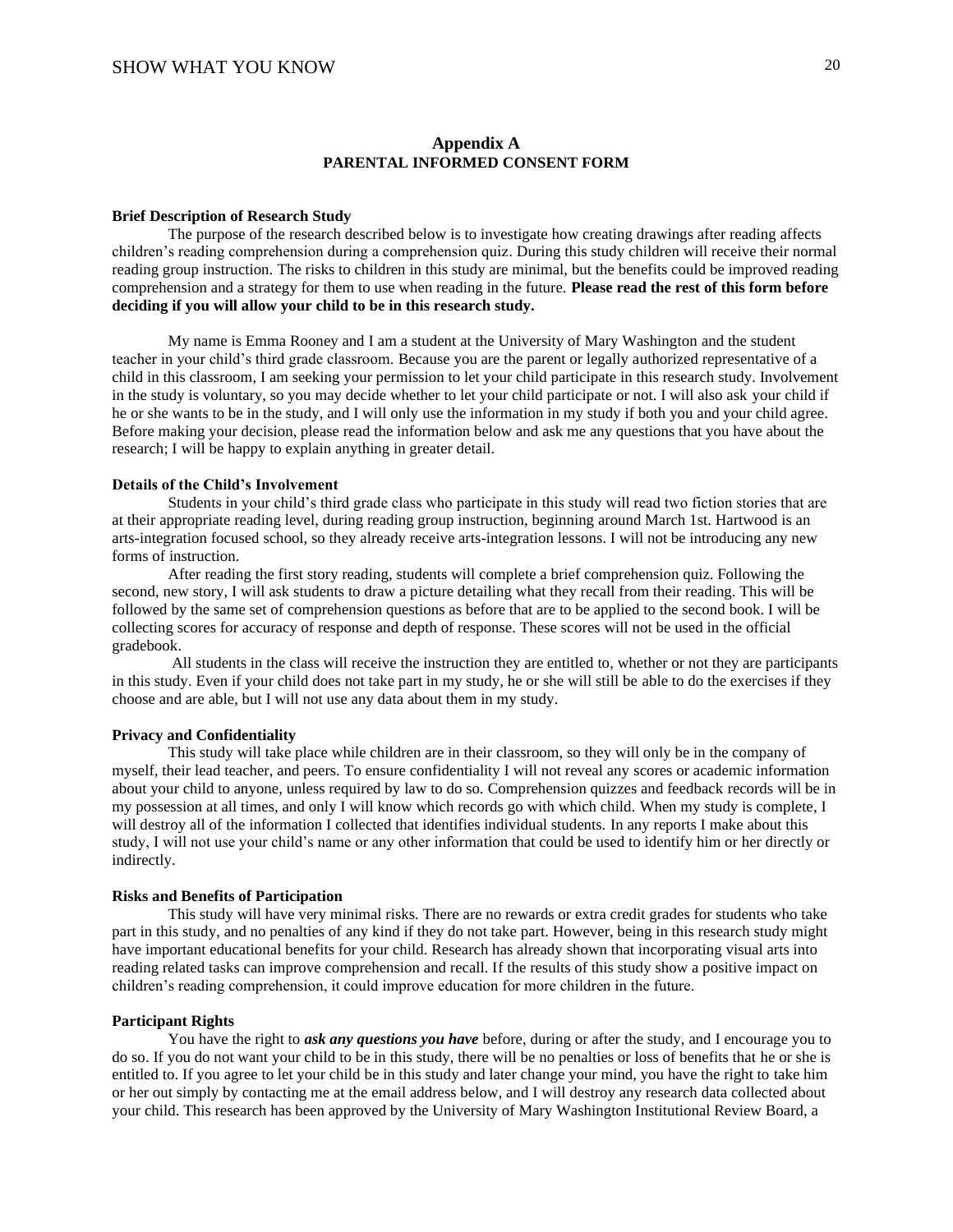committee responsible for ensuring that the safety and rights of research participants are protected. For information about your and your child's rights regarding this research, contact the IRB chair, Dr. Jo Tyler (jtyler@umw.edu).

#### **Contact Information**

For more information about this research before, during or after your child's participation, please contact me (erooney@umw.edu) or my university supervisor, Dr. Melissa Wells (mwells@umw.edu). To report any unanticipated problems relating to the research that your child experiences during or following participation, contact my university supervisor, Dr. Melissa Wells (mwells@umw.edu). **Please keep a copy of this form for future reference, and return the signed version to me by January 31st.**

#### *Before signing this form, please ask me any questions you have about participation in this study.*

## **To be Completed by Participant**

I have read all of the information on this form, and all of my questions and concerns about the research described above have been addressed. I choose, voluntarily, to permit my child to take part in this research study. I certify that I am at least 18 years of age.

Print name of child

Print name of parent or legally authorized representative

Signature of parent or legally authorized representative Date

**To be completed by Researcher**

I confirm that the legally authorized representative of the child named above has been given an opportunity to ask questions about the study, and all the questions asked have been answered to the best of my knowledge and ability. A copy of this Consent Form has been provided to the child's legally authorized representative, and I will keep the original at least until the research is completed.

Print name of researcher

Signature of researcher Date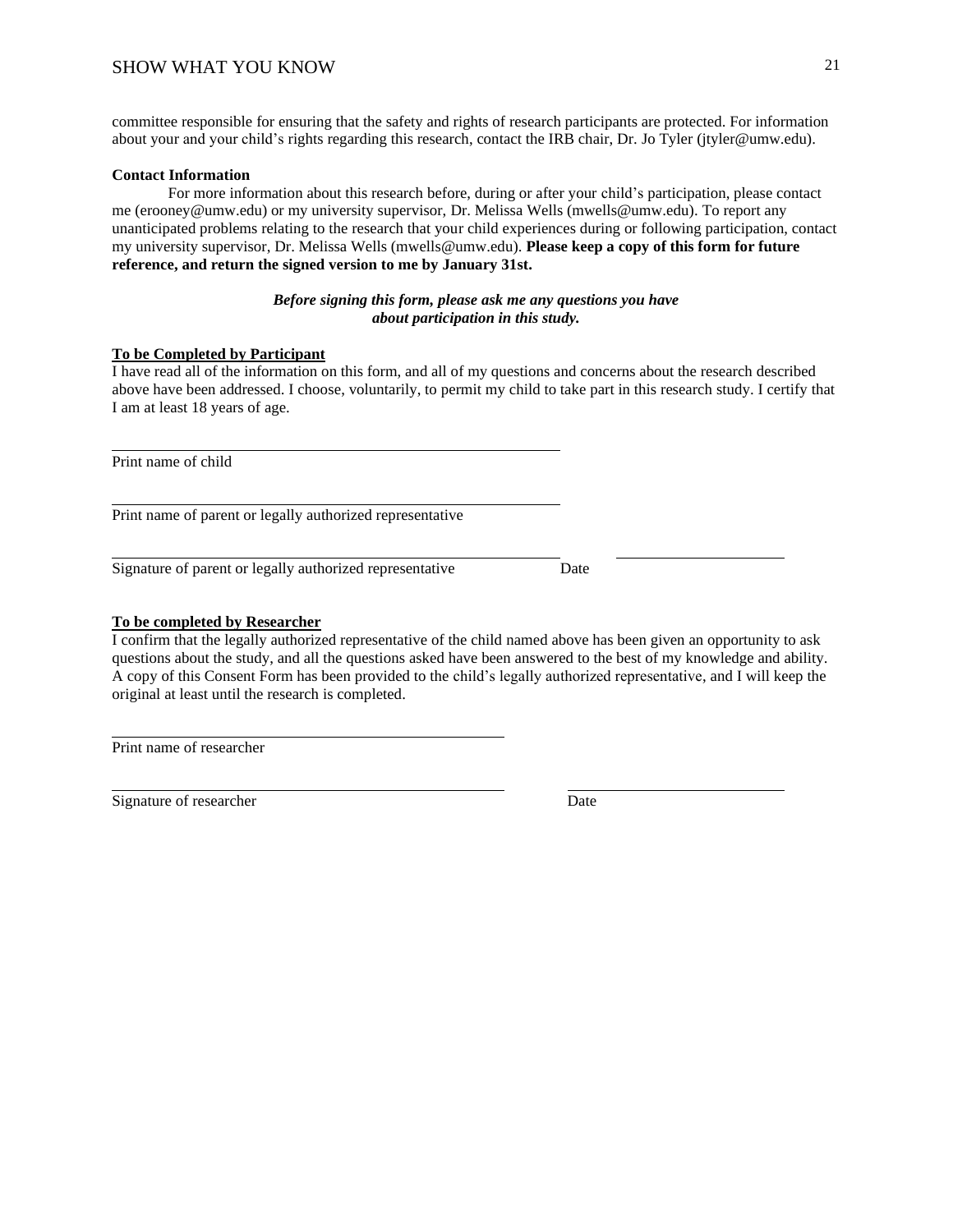#### **Appendix B CHILD ASSENT FORM**

Dear Student,

My name is Ms. Rooney, and the reason for this letter is to ask if you want to be in a research study I am doing. By "research" I mean that I am trying to find out more about something. In this study I am trying to find out more about how students understand what they read when they work can draw pictures to help them think.

I have already asked your parent or guardian if they will permit you to be in this study. If they did not agree, you will not be asked to sign this form. If they did agree, it is still your choice to make, and I am now going to describe what you will do if you agree to be in this study. I am going to read this information to you, so listen carefully and ask any questions you have before you decide whether to be in the study or not.

#### **What will you do if you are in this study?**

During the next two weeks in language arts time, we will be reading two short fiction stories per reading group. Each reading group will have different books. After you read the first story, you will answer a few questions to show me that you can remember what you read about. After the second story you read, you'll draw a picture of all the things you learned as you read, then you will answer some questions, just like you did with the first story. Included with the second quiz is a section that asks about your experience with this activity. All of this will happen at the back table, with your reading group. If you agree to be in my study, you will do the same work as other students and have the same grading requirements. Also, if you agree to be in my study, I will keep track of your quiz scores to use in my research study. Throughout all of this, I just ask that you do your best. The scores on your quizzes will not go into the official gradebook but will help me with my research.

#### **What will you do if you are not in this study?**

Nothing bad will happen to you if you do not want to be in the study, and it will not hurt your grade in the class. You will still do the group activities and take the quizzes, but I will not keep track of your scores for my study.

#### **Will anything bad happen to you in this study?**

If you decide to be in this study, you will not have any extra work. I will take special steps to make sure that you feel okay during the whole process and that you feel like you understand what I am asking you do to. I will also make sure that you do not miss any instruction that other students get during that time.

#### **Will anything good happen to you in this study?**

You will not receive any special rewards or extra credit points for agreeing to be in this study. In other research studies like this, some students did better in class because learned a strategy to help them better comprehend when they read new books or stories.

#### **Will anyone else know what you do or say in this study?**

In my study, I will not use the names of any students or give any other information that could identify you. I will not tell anyone else about what you answered on your quizzes or what your drawings looked like.

#### **What if you have any questions?**

Be sure to ask me any questions you have before deciding whether to be in this study or not. Even if you don't have questions now, you can ask me about this study at any time. If you would like time to discuss it with your parents before making your decision, please tell me.

#### **What if you change your mind?**

If you decide to be in this study and later change your mind, just tell me that you do not want to do it anymore. I will stop collecting information from you for my study and will take out all of the information I already have about you. I will finish my study on April 1st, so that is the deadline when you should tell me if you want your information taken out of the study.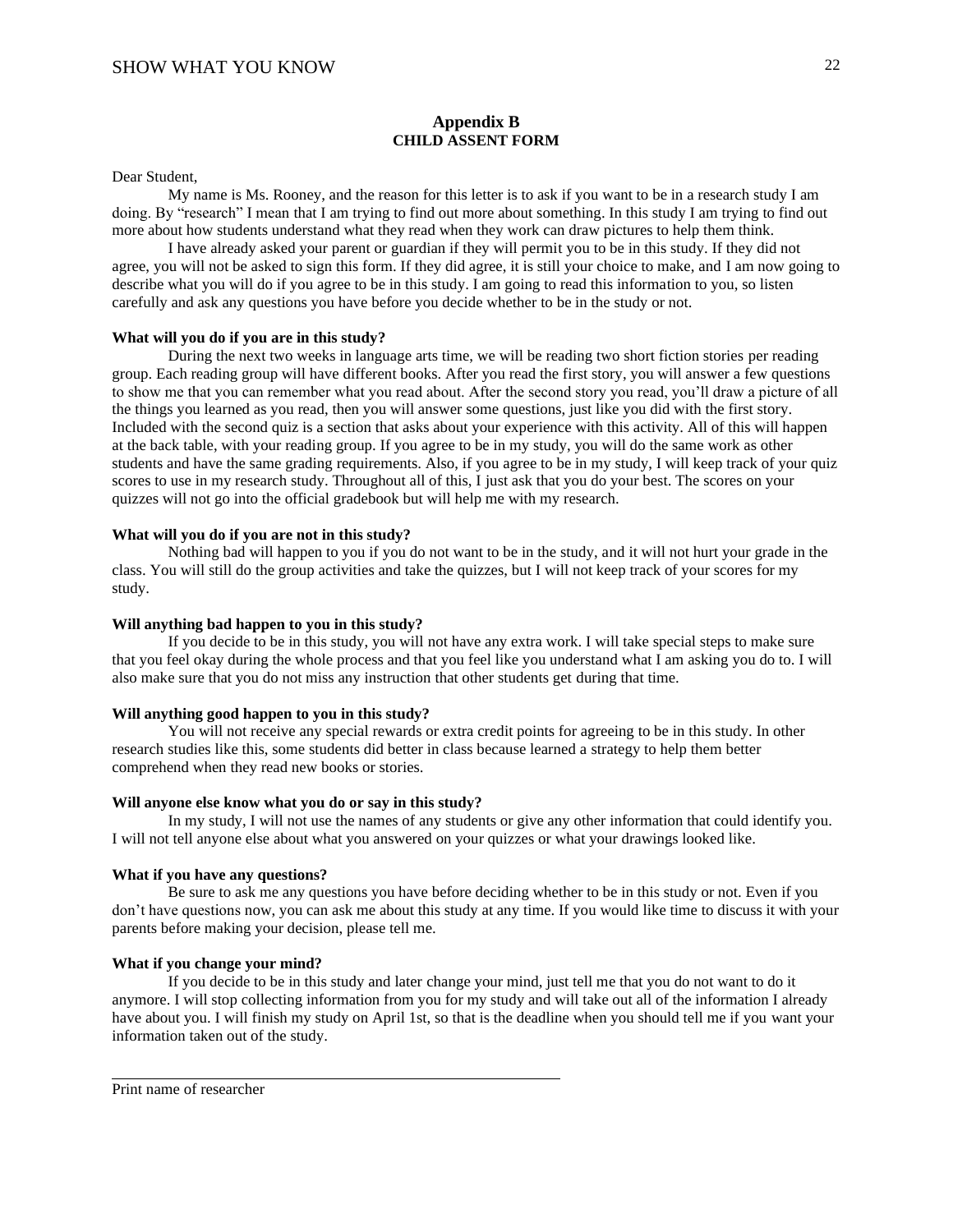Signature of researcher Date

**To the Student:** Your signature below indicates that you have read the information on this form [*or* that I have read the information on this form aloud to you], and that all of your questions about this research study have been answered.

#### **Please put an X next to your decision:**

\_\_\_\_ I agree to take part in this research

\_\_\_\_ I DO NOT want to have any information about me used in this research

Print name of student

Signature of student Date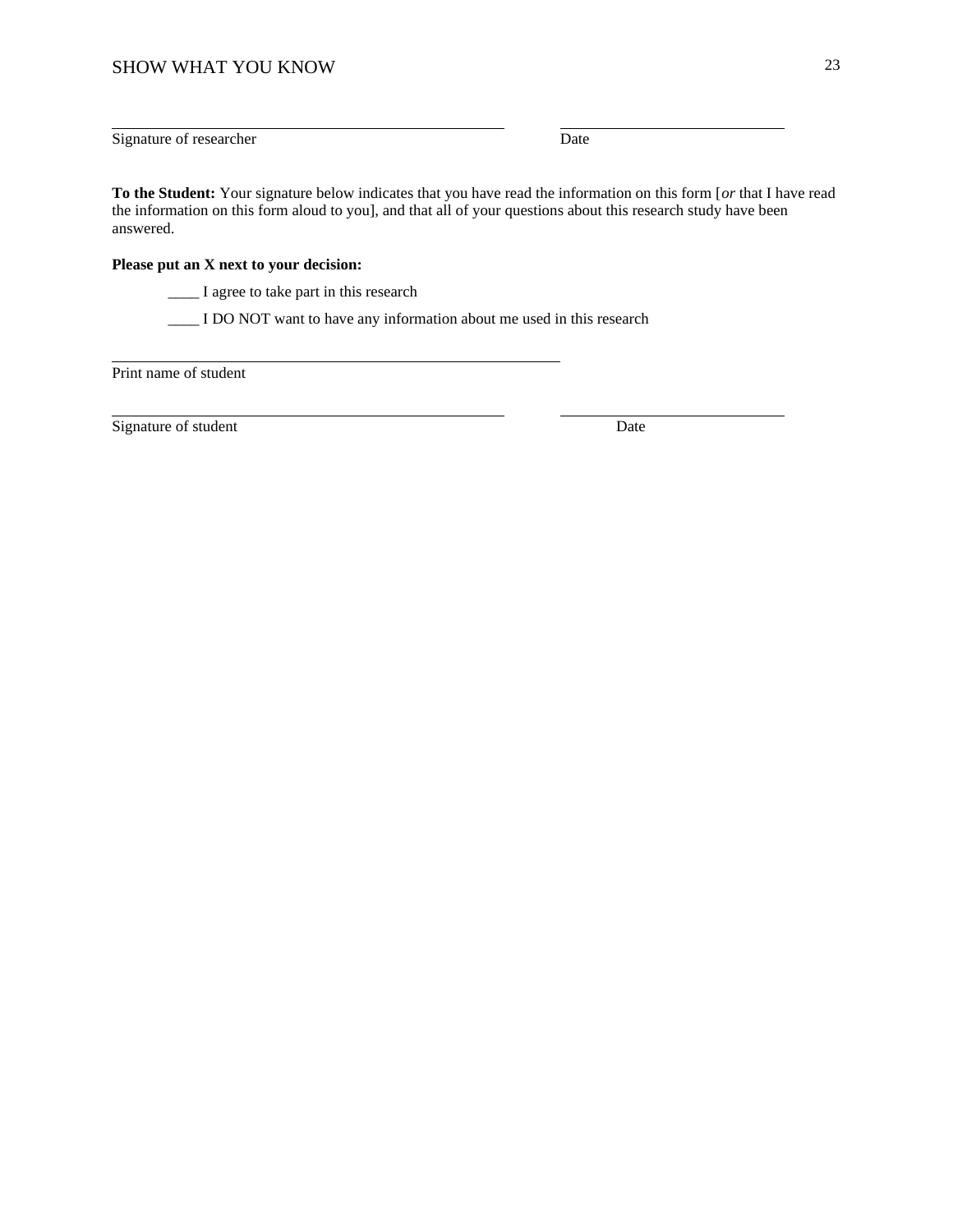Appendix C

Name:\_\_\_\_\_\_\_\_\_\_\_\_\_\_\_\_\_\_\_\_\_\_\_\_

Reading Comprehension Check \*insert group and book title here

Directions:

Please answer the following questions based on the book you just read, using complete sentences.

Describe, with details, where this story took place.

Did the main character change from the beginning to the end of the story? How do you know?

What was the problem?

What was the solution?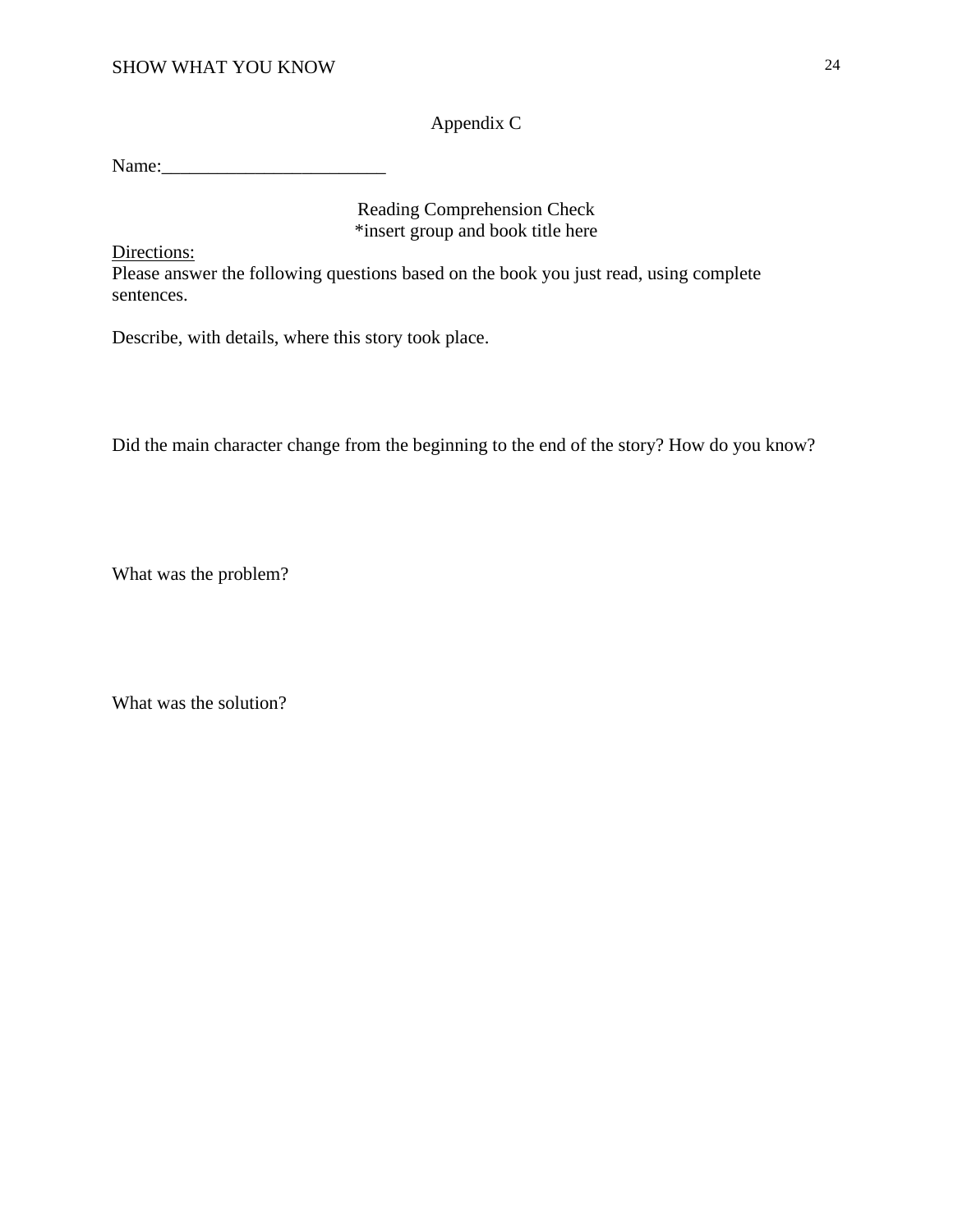# Appendix D Probing Questions

Teacher:

"What do you remember from the story you just read?"

"How can you represent what you remember in the form of a drawing?" (Phase two only)